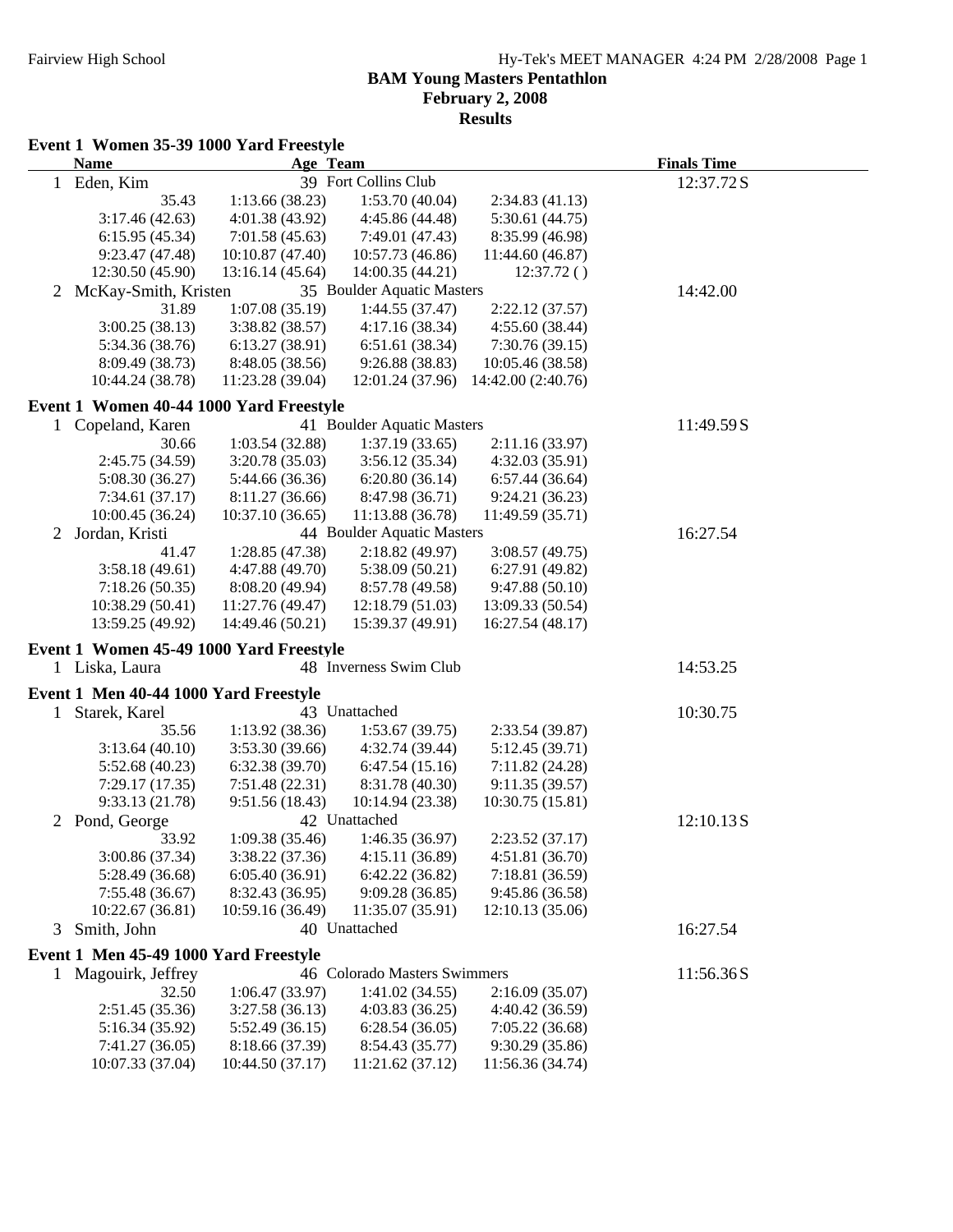#### **BAM Young Masters Pentathlon February 2, 2008 Results**

#### **(Event 1 Men 45-49 1000 Yard Freestyle)**

|   | 2 Hjartberg, Jon                      |                    | 45 Boulder Aquatic Masters                     |                                      | 12:16.63 S |
|---|---------------------------------------|--------------------|------------------------------------------------|--------------------------------------|------------|
|   | 30.61                                 | 1:05.79(35.18)     | 1:41.65(35.86)                                 | 2:18.08(36.43)                       |            |
|   | 2:55.49 (37.41)                       | 3:33.00(37.51)     | 4:11.13(38.13)                                 | 4:49.63 (38.50)                      |            |
|   | 5:28.26 (38.63)                       | 6:07.13(38.87)     | 6:45.19(38.06)                                 | 7:23.08 (37.89)                      |            |
|   | 8:00.50 (37.42)                       | 8:38.44 (37.94)    | 9:16.13(37.69)                                 | 9:53.30(37.17)                       |            |
|   | 10:30.98 (37.68)                      | 11:07.20 (36.22)   | 11:42.87 (35.67)                               | 12:16.63 (33.76)                     |            |
| 3 | Johnson, Brett                        |                    | 46 Denver University                           |                                      | 12:54.33 S |
|   | 31.96                                 | 1:07.83(35.87)     | 1:45.21 (37.38)                                | 2:22.86(37.65)                       |            |
|   | 3:00.78 (37.92)                       | 3:38.46 (37.68)    | 4:17.02(38.56)                                 | 4:55.91 (38.89)                      |            |
|   | 5:35.47 (39.56)                       | 6:14.94(39.47)     | 6:54.96(40.02)                                 | 7:34.55 (39.59)                      |            |
|   | 8:14.28 (39.73)                       | 8:54.74 (40.46)    | 9:34.74(40.00)                                 | 10:15.03 (40.29)                     |            |
|   | 10:55.38 (40.35)                      | 11:36.02 (40.64)   | 12:16.30 (40.28)                               | 12:54.33 (38.03)                     |            |
| 4 | Ellis, Mike                           |                    | 49 University of Colorado-Boulder              |                                      | 14:53.25 S |
|   | 38.82                                 | 1:21.69(42.87)     | 2:06.03(44.34)                                 | 2:50.82 (44.79)                      |            |
|   | 3:35.76 (44.94)                       | 4:20.86(45.10)     | 5:05.73 (44.87)                                | 5:50.79(45.06)                       |            |
|   | 6:35.65(44.86)                        | 7:20.79(45.14)     | 8:06.24(45.45)                                 | 8:51.41 (45.17)                      |            |
|   | 9:36.77(45.36)                        | 10:22.02 (45.25)   | 11:07.70(45.68)                                | 11:53.48 (45.78)                     |            |
|   | 12:39.34 (45.86)                      | 13:24.73 (45.39)   | 14:09.76 (45.03)                               | 14:53.25 (43.49)                     |            |
|   | Event 1 Men 60-64 1000 Yard Freestyle |                    |                                                |                                      |            |
|   | 1 McCormick, Paul                     |                    | 60 Boulder Aquatic Masters                     |                                      | 14:58.25S  |
|   | 37.63                                 | 1:17.44(39.81)     | 1:59.72(42.28)                                 | 2:43.14 (43.42)                      |            |
|   | 3:27.21(44.07)                        | 4:11.50(44.29)     | 4:56.56(45.06)                                 | 5:41.68 (45.12)                      |            |
|   | 6:27.18(45.50)                        | 7:12.86(45.68)     | 7:59.32(46.46)                                 | 8:45.72 (46.40)                      |            |
|   | 9:32.03(46.31)                        | 10:19.11 (47.08)   | 11:05.33 (46.22)                               | 11:52.09 (46.76)                     |            |
|   | 12:38.80 (46.71)                      | 13:25.54 (46.74)   | 14:12.68 (47.14)                               | 14:58.25 (45.57)                     |            |
|   |                                       |                    |                                                |                                      |            |
|   | Event 1 Men 65-69 1000 Yard Freestyle |                    |                                                |                                      |            |
|   | 1 Reynolds, Bing<br>48.71             | 1:46.14(57.43)     | 67 Boulder Aquatic Masters<br>2:49.26(1:03.12) |                                      | 19:40.43   |
|   | 4:51.67(59.62)                        | 5:52.15 (1:00.48)  | 6:51.91(59.76)                                 | 3:52.05 (1:02.79)<br>7:51.35 (59.44) |            |
|   | 8:52.56 (1:01.21)                     | 9:51.38(58.82)     | 10:48.08 (56.70)                               | 11:48.24 (1:00.16)                   |            |
|   | 12:47.83 (59.59)                      | 13:48.67 (1:00.84) | 14:49.17 (1:00.50)                             | 15:48.90 (59.73)                     |            |
|   | 16:48.41 (59.51)                      | 17:47.52 (59.11)   | 18:45.71 (58.19)                               | 19:40.43 (54.72)                     |            |
|   |                                       |                    |                                                |                                      |            |
|   | Event 2 Women 18-24 100 Yard IM       |                    |                                                |                                      |            |
| 1 | Klane, Katie                          |                    | 21 University of Colorado-Boulder              |                                      | 1:05.24    |
|   | 33.84                                 | 1:05.24(31.40)     |                                                |                                      |            |
| 2 | Scott, Ashley                         |                    | 21 University of Colorado-Boulder              |                                      | 1:08.38    |
|   | 32.40                                 | 1:08.38(35.98)     |                                                |                                      |            |
| 3 | Bland, Dori                           |                    | 21 University of Colorado-Boulder              |                                      | 1:09.51    |
|   | 35.75                                 | 1:09.51(33.76)     |                                                |                                      |            |
| 4 | Little, Claire                        |                    | 21 University of Colorado-Boulder              |                                      | 1:09.85    |
|   | 34.47                                 | 1:09.85 (35.38)    |                                                |                                      |            |
| 5 | Bodenhaner, Hannah                    |                    | 21 University of Colorado-Boulder              |                                      | 1:10.23    |
|   | 32.69                                 | 1:10.23(37.54)     |                                                |                                      |            |
| 6 | Clemens, Sarah                        |                    | 21 University of Colorado-Boulder              |                                      | 1:14.19    |
|   | 36.82                                 | 1:14.19(37.37)     |                                                |                                      |            |
| 7 |                                       |                    |                                                |                                      |            |
|   | Clemens, Stephanie                    |                    | 21 University of Colorado-Boulder              |                                      | 1:19.46    |
|   | 38.53                                 | 1:19.46(40.93)     |                                                |                                      |            |
| 8 | Bladow, Taylor                        |                    | 21 University of Colorado-Boulder              |                                      | 1:19.62    |
|   | 32.85                                 | 1:19.62(46.77)     |                                                |                                      |            |
| 9 | Spangler, Lindsay<br>31.39            | 1:20.00(48.61)     | 21 University of Colorado-Boulder              |                                      | 1:20.00    |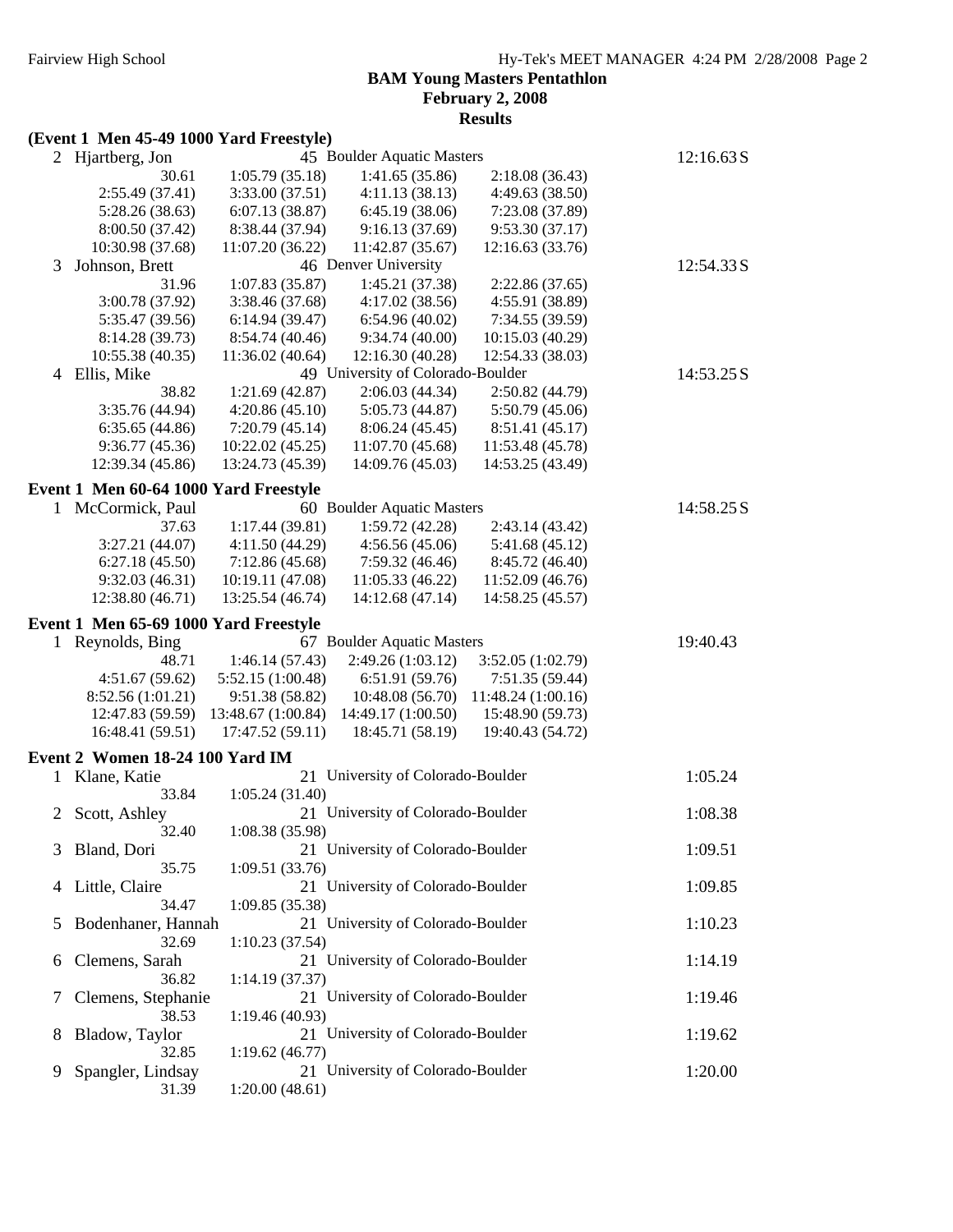**February 2, 2008**

|    | Event 2 Women 25-29 100 Yard IM |                                               |         |
|----|---------------------------------|-----------------------------------------------|---------|
|    | 1 Linke, Lyndsey<br>27.76       | 27 Fort Collins Club<br>1:03.21(35.45)        | 1:03.21 |
|    | Bankovich, Bethany              | 25 Boulder Aquatic Masters                    | 1:08.40 |
| 3  | Marschner, Marie                | 29 Thornton                                   | 1:11.96 |
|    | 31.73                           | 1:11.96(40.23)                                |         |
| 4  | Acton, Lynn                     | 29 Denver University                          | 1:15.80 |
|    | 35.26                           | 1:15.80(40.54)                                |         |
| 5  | Sukovich, Ellen                 | 28 Unattached                                 | 1:17.28 |
|    | 49.65                           | 1:17.28(27.63)                                |         |
|    | Event 2 Women 30-34 100 Yard IM |                                               |         |
|    | 1 Early, Becky                  | 34 Boulder Aquatic Masters                    | 1:11.16 |
|    | 33.80                           | 1:11.16(37.36)                                |         |
|    | Melrose, Heather                | 34 Thornton                                   | 1:23.32 |
|    | 39.31                           | 1:23.32(44.01)                                |         |
|    | 4 Rawsky, Melissa               | 32 Bee Gees                                   | 1:17.59 |
|    | 36.26                           | 1:17.59(41.33)                                |         |
|    | Event 2 Women 35-39 100 Yard IM |                                               |         |
|    | 1 Eden, Kim                     | 39 Fort Collins Club                          | 1:14.46 |
|    | 32.50                           | 1:14.46(41.96)                                |         |
| 2  | Martinez, Teresa                | 38 Boulder Aquatic Masters                    | 1:22.87 |
|    | 44.19                           | 1:22.87(38.68)                                |         |
| 3  | Atkins, Julia                   | 37 Boulder Aquatic Masters                    | 1:26.38 |
|    | 39.36                           | 1:26.38(47.02)                                |         |
|    | Event 2 Women 40-44 100 Yard IM |                                               |         |
|    | 1 Campbell, Ellen               | 44 Boulder Aquatic Masters                    | 1:12.15 |
|    | 34.69                           | 1:12.15(37.46)                                |         |
|    | Frost, Cindy                    | 44 Fort Collins Club                          | 1:19.41 |
|    | 33.77                           | 1:19.41(45.64)                                |         |
|    | Crino, Heide                    | 41 Boulder Aquatic Masters                    | 1:21.14 |
|    | 43.31                           | 1:21.14(37.83)                                |         |
|    | 4 Lahnert, Laurie               | 44 Unattached                                 | 1:26.10 |
|    | 42.48                           | 1:26.10(43.62)                                |         |
|    | Event 2 Women 45-49 100 Yard IM |                                               |         |
|    | Crouch, Kim                     | 46 Boulder Aquatic Masters                    | 1:08.83 |
|    | 32.77                           | 1:08.83(36.06)                                |         |
| 2  | Roane, Dayna                    | 48 Boulder Aquatic Masters                    | 1:10.96 |
|    | 36.57                           | 1:10.96(34.39)                                |         |
| 3  | Garnier, Kathy                  | 47 Inverness Swim Club                        | 1:12.53 |
| 5  | Bielak, Amelia                  | 46 Boulder Aquatic Masters                    | 1:19.43 |
|    | 41.74                           | 1:19.43(37.69)                                |         |
| 6  | Liska, Laura                    | 48 Inverness Swim Club                        | 1:24.05 |
|    | 40.59                           | 1:24.05(43.46)                                |         |
| 7  | Fletcher, Lynne                 | 47 Inverness Swim Club                        | 1:24.92 |
| 8  | McCoy, MJ                       | 49 Boulder Aquatic Masters                    | 1:25.26 |
| 9  | Nolte, Susan                    | 46 Colorado Masters Swimmers                  | 1:27.13 |
|    | 42.54                           | 1:27.13(44.59)                                |         |
| 10 | Craft, Carol                    | 45 Thornton                                   | 1:33.29 |
|    | 39.80                           | 1:33.29 (53.49)<br>46 Boulder Aquatic Masters | 1:38.34 |
| 11 | Sortwell, Andrea<br>48.20       | 1:38.34(50.14)                                |         |
|    |                                 |                                               |         |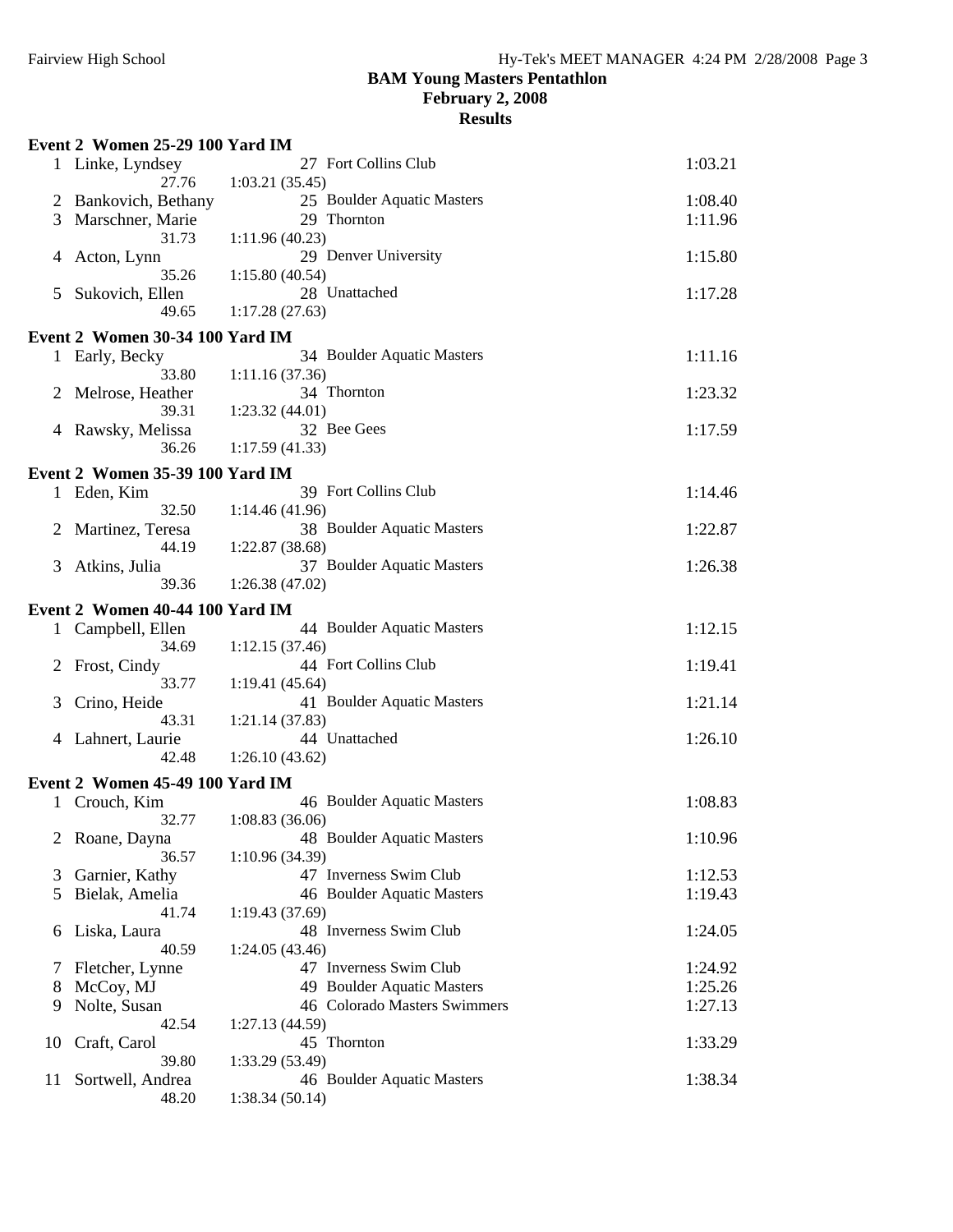**February 2, 2008**

|                | Event 2 Women 50-54 100 Yard IM      |                                                     |          |
|----------------|--------------------------------------|-----------------------------------------------------|----------|
|                | 1 Rosener, Karen                     | 54 Fort Collins Club                                | 1:14.43  |
|                | 38.65<br>2 Pyle, Rebecca             | 1:14.43 (35.78)<br>52 Colorado Masters Swimmers     | 1:19.54  |
| 3              | 39.13<br>Zender, Julie               | 1:19.54(40.41)<br>50 Boulder Aquatic Masters        | 1:28.94  |
| 4              | 35.03<br>Garvin, Fiona               | 1:28.94(53.91)<br>51 Boulder Aquatic Masters        | 1:32.79  |
|                | Event 2 Women 60-64 100 Yard IM      |                                                     |          |
|                | 1 Prall, Winifred                    | 60 Denver University                                | 1:40.27  |
|                | 37.93                                | 1:40.27(1:02.34)                                    |          |
|                | <b>Event 2 Men 18-24 100 Yard IM</b> |                                                     |          |
|                | 1 Urich, Steven                      | 21 University of Colorado-Boulder                   | 57.92    |
|                | 26.08                                | 57.92 (31.84)                                       |          |
| 2              | Driver, Todd                         | 21 University of Colorado-Boulder                   | 1:00.73  |
| 3              | Ko, Scott                            | 24 University of Colorado-Boulder                   | 1:02.20  |
|                | 30.62                                | 1:02.20(31.58)                                      |          |
| 4              | Boylan, Patrick                      | 19 University of Colorado-Boulder                   | 1:05.38  |
|                | 27.15                                | 1:05.38(38.23)                                      |          |
| 5              | Briggs, David                        | 21 University of Colorado-Boulder                   | 1:07.55  |
|                | 30.97                                | 1:07.55(36.58)                                      |          |
| 6              | Reed, Nate                           | 21 University of Colorado-Boulder                   | 1:08.25  |
|                | 31.32                                | 1:08.25(36.93)                                      |          |
| 7              | Alexander, Eric<br>30.92             | 21 University of Colorado-Boulder<br>1:09.44(38.52) | 1:09.44  |
|                |                                      |                                                     |          |
|                | Event 2 Men 30-34 100 Yard IM        |                                                     |          |
|                | 1 O'Sullivan, Chris                  | 32 Denver University                                | 58.45    |
|                | 28.54                                | 58.45 (29.91)<br>32 Boulder Aquatic Masters         | 1:05.25  |
| $\overline{2}$ | Womg, Doug<br>29.37                  | 1:05.25(35.88)                                      |          |
| 3              | Dame, Jared                          | 31 Loveland Masters                                 | 1:16.65  |
|                | 35.43                                | 1:16.65(41.22)                                      |          |
|                | 4 Kempe, Andrea                      | 34 Boulder Aquatic Masters                          | 1:17.50  |
|                | 30.84                                | 1:17.50(46.66)                                      |          |
|                | Event 2 Men 35-39 100 Yard IM        |                                                     |          |
|                | 1 Granger, Brian                     | 35 Boulder Aquatic Masters                          | 1:01.42S |
|                |                                      | 27.26 1:01.42 (34.16)                               |          |
| 2              | Clark, Cary                          | 39 Boulder Aquatic Masters                          | 1:13.28  |
|                | 34.07                                | 1:13.28 (39.21)                                     |          |
| 3              | Sarche, Jon                          | 39 University of Colorado-Boulder                   | 1:14.51S |
|                | 35.48                                | 1:14.51(39.03)                                      |          |
|                | <b>Event 2 Men 40-44 100 Yard IM</b> |                                                     |          |
|                | 1 Blum, Juri                         | 41 Unattached                                       | 59.13    |
|                | 28.13                                | 59.13 (31.00)                                       |          |
| 2              | Stewart, Karl                        | 42 Loveland Masters                                 | 1:00.49  |
| 3              | Miller, George                       | 42 Inverness Swim Club                              | 1:06.84  |
|                | 31.93                                | 1:06.84(34.91)                                      |          |
| 4              | Bartuska, Jim                        | 40 Foothills Swim Club                              | 1:07.31  |
|                | 32.99                                | 1:07.31 (34.32)                                     |          |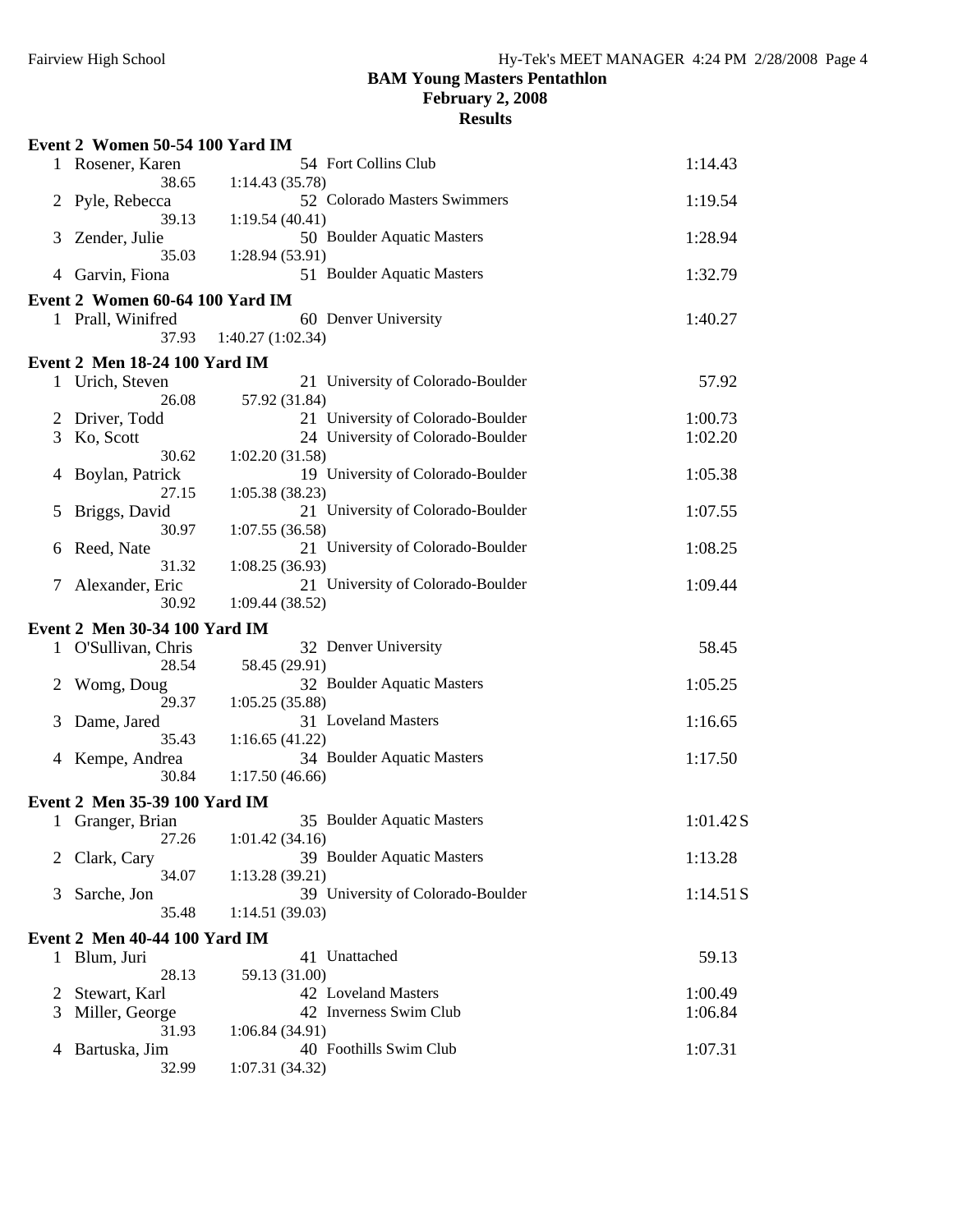**February 2, 2008**

|              | (Event 2 Men 40-44 100 Yard IM)         |                                              |          |
|--------------|-----------------------------------------|----------------------------------------------|----------|
| 5            | Shannon, Brian                          | 40 Thornton                                  | 1:07.43  |
| 6            | 35.66<br>Hoyt, Brian                    | 1:07.43(31.77)<br>41 Thornton                | 1:11.08  |
|              | 34.49<br>Pins, Michael                  | 1:11.08(36.59)<br>42 Boulder Aquatic Masters | 1:14.30  |
| 8            | 34.48<br>Mica, Roman                    | 1:14.30(39.82)<br>44 Unattached              | 1:28.28  |
|              | 41.02                                   | 1:28.28(47.26)                               |          |
|              | <b>Event 2 Men 45-49 100 Yard IM</b>    |                                              |          |
|              | 1 Johnston, Mark                        | 47 Swim Dogs                                 | 1:02.06  |
|              | 29.10                                   | 1:02.06(32.96)                               |          |
| 2            | Wells, Reed                             | 46 Inverness Swim Club                       | 1:03.54  |
|              | 29.14                                   | 1:03.54(34.40)                               |          |
| 3            | Magouirk, Jeffrey                       | 46 Colorado Masters Swimmers                 | 1:10.00  |
| 4            | O'Keefe, John                           | 46 Bee Gees                                  | 1:19.38  |
|              | 33.52                                   | 1:19.38(45.86)                               |          |
| 5            | Caseria, Rob                            | 47 Unattached                                | 1:19.54  |
|              | 38.04                                   | 1:19.54(41.50)                               |          |
| 6            | Cattles, Steve                          | 46 Boulder Aquatic Masters                   | 2:29.87  |
|              | 1:09.29                                 | 2:29.87(1:20.58)                             |          |
|              | <b>Event 2 Men 50-54 100 Yard IM</b>    |                                              |          |
|              | 1 Hess, Richard                         | 53 Bee Gees                                  | 1:00.78  |
|              | 29.21                                   | 1:00.78(31.57)                               |          |
| 2            | Boysen, Eric                            | 50 Boulder Aquatic Masters                   | 1:11.08  |
|              | 33.23                                   | 1:11.08(37.85)                               |          |
| 3            | Benson, Stan                            | 54 Boulder Aquatic Masters                   | 1:11.54  |
|              | 28.86                                   | 1:11.54(42.68)                               |          |
|              |                                         |                                              |          |
|              | Event 2 Men 55-59 100 Yard IM           |                                              |          |
|              | 1 Vogler, Ken                           | 56 Boulder Aquatic Masters                   | 1:39.97  |
|              | 45.06                                   | 1:39.97(54.91)                               |          |
|              | Event 2 Men 60-64 100 Yard IM           |                                              |          |
|              | 1 Abrahams, Richard                     | 62 Unattached                                | 1:05.44  |
|              | 29.61                                   | 1:05.44(35.83)                               |          |
| $\mathbf{2}$ | Townsend, Cecil                         | 60 Pueblo Pool Hardies                       | 1:16.05  |
|              | 35.62                                   | 1:16.05(40.43)                               |          |
|              |                                         |                                              |          |
|              | Event 2 Men 65-69 100 Yard IM           |                                              |          |
|              | 1 Vought, Kip                           | 65 Boulder Aquatic Masters                   | 1:12.71  |
|              | 39.75                                   | 1:12.71(32.96)                               |          |
| 2            | Burgess, Thom                           | 65 Colorado Masters Swimmers                 | 1:22.92  |
|              | 38.80                                   | 1:22.92(44.12)                               |          |
|              | <b>Event 2 Men 70-74 100 Yard IM</b>    |                                              |          |
|              | 1 Plummer, Mark                         | 71 Inverness Swim Club                       | 1:22.03  |
|              | 46.52                                   | 1:22.03(35.51)                               |          |
|              |                                         |                                              |          |
|              | Event 3 Women 18-24 100 Yard Backstroke |                                              |          |
|              | 1 Hesterberg, Lisa                      | 21 Colorado Masters Swimmers                 | 1:14.63S |
|              | 35.74                                   | 1:14.63(38.89)                               |          |
| 2            | Bladow, Taylor                          | 21 University of Colorado-Boulder            | 1:17.11  |
| 3            | Culver, Dyani                           | 21 University of Colorado-Boulder            | 1:17.29S |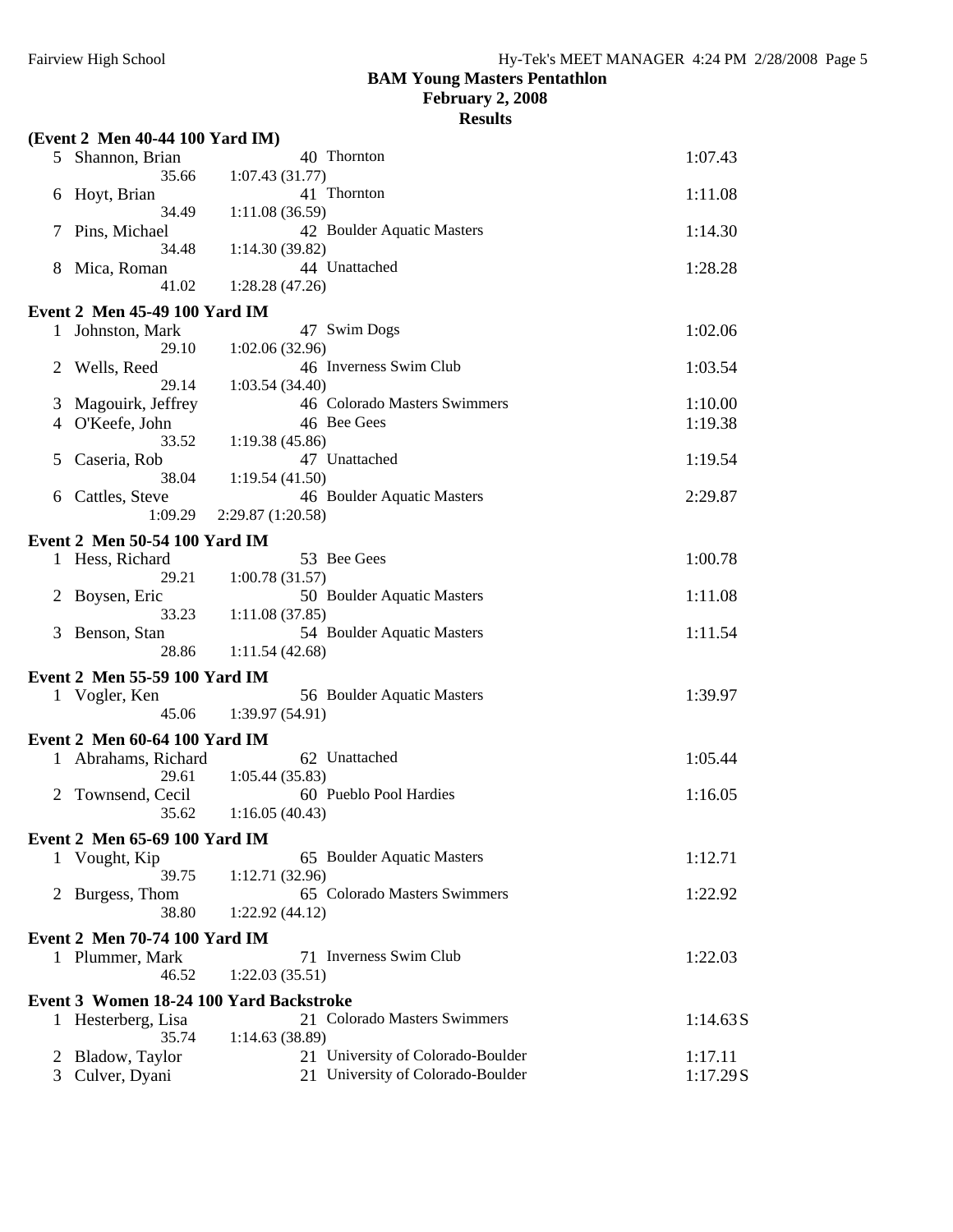**February 2, 2008**

|                | (Event 3 Women 18-24 100 Yard Backstroke) |                                                                               |                |
|----------------|-------------------------------------------|-------------------------------------------------------------------------------|----------------|
|                | 4 Brandemuehl, Abby                       | 22 University of Colorado-Boulder                                             | 1:22.03        |
|                | 41.62                                     | 1:22.03(40.41)                                                                |                |
|                | Event 3 Women 40-44 100 Yard Backstroke   |                                                                               |                |
|                |                                           | 40 Boulder Aquatic Masters                                                    |                |
|                | 1 Riner, Betsey<br>37.15                  | 1:17.05(39.90)                                                                | 1:17.05        |
|                |                                           |                                                                               |                |
|                | Event 3 Women 45-49 100 Yard Backstroke   |                                                                               |                |
|                | 1 McCoy, MJ                               | 49 Boulder Aquatic Masters                                                    | 1:22.31        |
|                | 40.86                                     | 1:22.31(41.45)                                                                |                |
|                | Event 3 Women 65-69 100 Yard Backstroke   |                                                                               |                |
|                | 1 Zentgraf, Karen                         | 66 Fort Collins Club                                                          | 1:47.19S       |
|                | 53.11                                     | 1:47.19(54.08)                                                                |                |
|                |                                           |                                                                               |                |
|                | Event 3 Men 18-24 100 Yard Backstroke     |                                                                               |                |
|                | 1 Swanson, Peter<br>28.76                 | 21 University of Colorado-Boulder                                             | 59.27S         |
|                |                                           | 59.27 (30.51)<br>21 University of Colorado-Boulder                            |                |
|                | 2 Nester, Steve                           |                                                                               | 1:02.10        |
|                | 30.08                                     | 1:02.10(32.02)<br>21 University of Colorado-Boulder                           |                |
|                | 3 Levin, Brent                            |                                                                               | 1:04.41        |
|                | 31.74                                     | 1:04.41(32.67)                                                                |                |
|                | Event 3 Men 30-34 100 Yard Backstroke     |                                                                               |                |
|                | 1 Cox, Michael                            | 30 Boulder Aquatic Masters                                                    | 1:02.58        |
|                | 30.50                                     | 1:02.58(32.08)                                                                |                |
|                | Event 3 Men 35-39 100 Yard Backstroke     |                                                                               |                |
|                | 1 Champlin, Pete                          | 39 Denver University                                                          | 1:09.70        |
|                | 34.75                                     | 1:09.70(34.95)                                                                |                |
|                |                                           |                                                                               |                |
|                | Event 3 Men 40-44 100 Yard Backstroke     |                                                                               |                |
|                | 1 Lenneman, Tim                           | 44 Unattached                                                                 | 59.21          |
|                | 29.53                                     | 59.21 (29.68)                                                                 |                |
|                | 2 Starek, Karel                           | 43 Unattached                                                                 | 1:01.32S       |
|                | 30.98                                     | 1:01.32(30.34)                                                                |                |
|                | Event 3 Men 45-49 100 Yard Backstroke     |                                                                               |                |
|                | 1 Johnson, Brett                          | 46 Denver University                                                          | 1:09.59 S      |
|                | 33.40                                     | 1:09.59(36.19)                                                                |                |
|                | 2 McCoy, Chuck                            | 48 Boulder Aquatic Masters                                                    | 1:15.54        |
|                | 36.99                                     | 1:15.54(38.55)                                                                |                |
|                | Event 3 Men 50-54 100 Yard Backstroke     |                                                                               |                |
|                |                                           |                                                                               |                |
|                |                                           |                                                                               |                |
|                | 1 Nolte, Christopher                      | 51 Inverness Swim Club                                                        | 1:07.77        |
|                | 32.54                                     | 1:07.77(35.23)                                                                |                |
| 2              | Louie, Jamie                              | 50 Unattached                                                                 | 1:08.66        |
|                | 33.09                                     | 1:08.66(35.57)                                                                |                |
| 3              | Benson, Stan                              | 54 Boulder Aquatic Masters                                                    | 1:11.13        |
|                | 33.91                                     | 1:11.13(37.22)                                                                |                |
|                | Event 4 Women 18-24 50 Yard Breaststroke  |                                                                               |                |
|                | Scott, Ashley                             | 21 University of Colorado-Boulder                                             | 35.40          |
| $\overline{c}$ | Klane, Katie                              | University of Colorado-Boulder<br>21.                                         | 35.86          |
| 3<br>4         | Spangler, Lindsay<br>Bodenhaner, Hannah   | University of Colorado-Boulder<br>21<br>University of Colorado-Boulder<br>21. | 35.99<br>36.68 |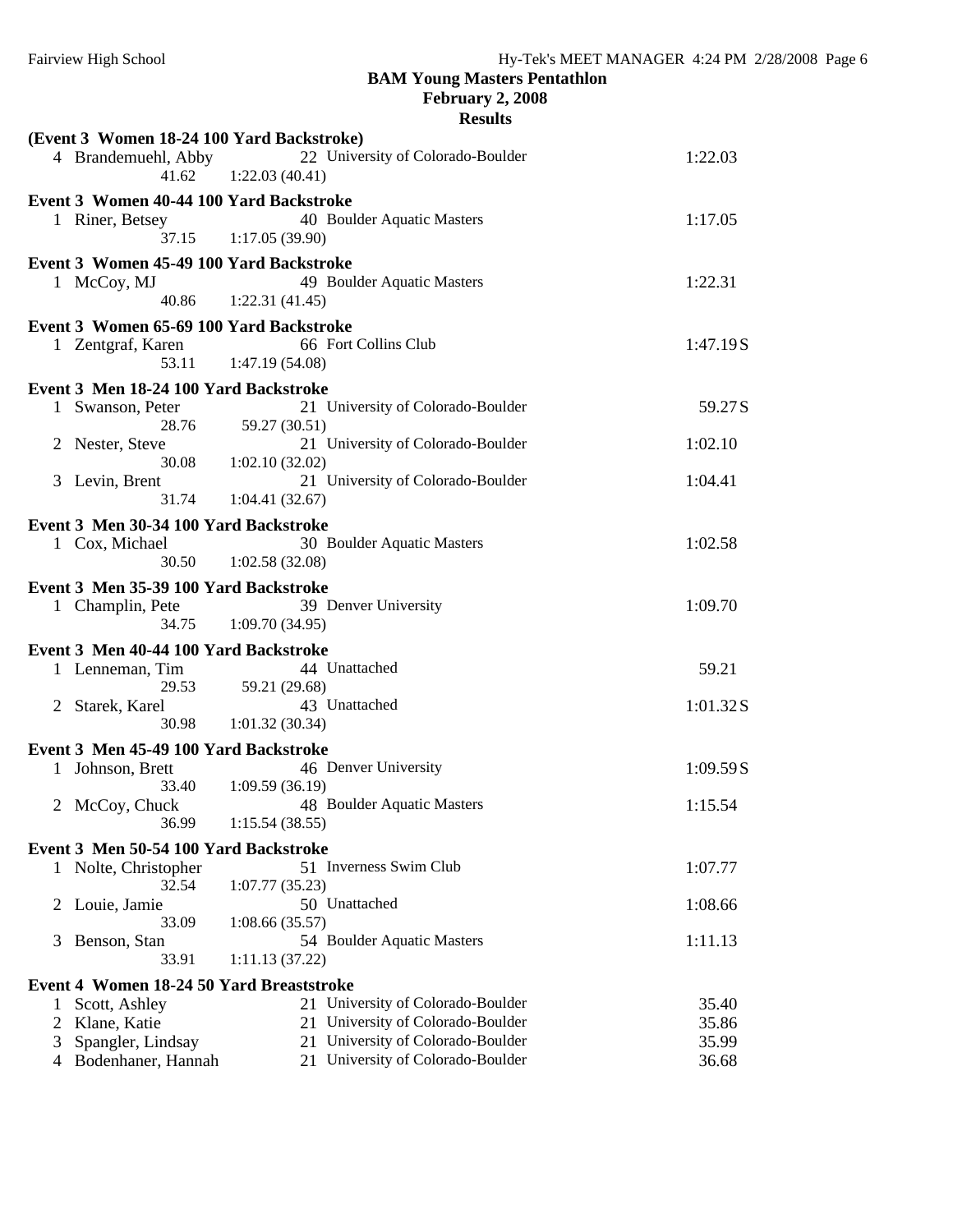**February 2, 2008**

|   | (Event 4 Women 18-24 50 Yard Breaststroke)                    |                                   |            |
|---|---------------------------------------------------------------|-----------------------------------|------------|
|   | 5 Bland, Dori                                                 | 21 University of Colorado-Boulder | 36.90      |
|   | 6 Clemens, Sarah                                              | 21 University of Colorado-Boulder | 38.11      |
|   | 7 Clemens, Stephanie                                          | 21 University of Colorado-Boulder | 38.54      |
|   | 8 Little, Claire                                              | 21 University of Colorado-Boulder | 38.75      |
|   | Event 4 Women 25-29 50 Yard Breaststroke                      |                                   |            |
|   | 1 Marschner, Marie                                            | 29 Thornton                       | 37.18      |
| 2 | Sukovich, Ellen                                               | 28 Unattached                     | 41.64S     |
|   | Event 4 Women 30-34 50 Yard Breaststroke                      |                                   |            |
|   | 1 Early, Becky                                                | 34 Boulder Aquatic Masters        | 35.73      |
|   | *2 Rawsky, Melissa                                            | 32 Bee Gees                       | 38.72      |
|   | *2 Melrose, Heather                                           | 34 Thornton                       | 41.42      |
|   | Event 4 Women 35-39 50 Yard Breaststroke                      |                                   |            |
|   | 1 McKay-Smith, Kristen                                        | 35 Boulder Aquatic Masters        | 39.59      |
| 2 | Martinez, Teresa                                              | 38 Boulder Aquatic Masters        | 42.12      |
|   | Atkins, Julia                                                 | 37 Boulder Aquatic Masters        | <b>DQS</b> |
|   |                                                               |                                   |            |
|   | Event 4 Women 40-44 50 Yard Breaststroke<br>1 Campbell, Ellen | 44 Boulder Aquatic Masters        | 36.38      |
|   | 2 Crino, Heide                                                | 41 Boulder Aquatic Masters        | 42.13S     |
| 3 | Jordan, Kristi                                                | 44 Boulder Aquatic Masters        | 46.77S     |
|   |                                                               |                                   |            |
|   | Event 4 Women 45-49 50 Yard Breaststroke                      |                                   |            |
|   | 1 Roane, Dayna                                                | 48 Boulder Aquatic Masters        | 37.47S     |
|   | 3 Garnier, Kathy                                              | 47 Inverness Swim Club            | 39.36      |
|   | 4 Bielak, Amelia                                              | 46 Boulder Aquatic Masters        | 39.81      |
|   | 5 Liska, Laura                                                | 48 Inverness Swim Club            | 40.96      |
|   | 6 Fletcher, Lynne                                             | 47 Inverness Swim Club            | 43.85S     |
|   | 7 Madore, Laurie                                              | 46 Denver University              | 44.58S     |
| 8 | Sortwell, Andrea                                              | 46 Boulder Aquatic Masters        | 47.78S     |
| 9 | Craft, Carol                                                  | 45 Thornton                       | 49.38S     |
|   | Event 4 Women 50-54 50 Yard Breaststroke                      |                                   |            |
|   | 1 Rosener, Karen                                              | 54 Fort Collins Club              | 38.31      |
|   | 2 Zender, Julie                                               | 50 Boulder Aquatic Masters        | 43.79S     |
|   | --- Garvin, Fiona                                             | 51 Boulder Aquatic Masters        | <b>DQS</b> |
|   | Event 4 Women 60-64 50 Yard Breaststroke                      |                                   |            |
| 1 | Prall, Winifred                                               | 60 Denver University              | 50.21S     |
|   | Event 4 Men 18-24 50 Yard Breaststroke                        |                                   |            |
|   | 1 Driver, Todd                                                | 21 University of Colorado-Boulder | 29.65      |
| 2 | Urich, Steven                                                 | 21 University of Colorado-Boulder | 32.29      |
| 3 | Ko, Scott                                                     | 24 University of Colorado-Boulder | 34.44      |
| 4 | Alexander, Eric                                               | 21 University of Colorado-Boulder | 34.75      |
| 5 | Reed, Nate                                                    | 21 University of Colorado-Boulder | 35.42      |
| 6 | Boylan, Patrick                                               | 19 University of Colorado-Boulder | 37.28      |
|   | Event 4 Men 25-29 50 Yard Breaststroke                        |                                   |            |
|   | 1 Long, Todd                                                  | 25 Boulder Aquatic Masters        | 31.56      |
|   | Event 4 Men 30-34 50 Yard Breaststroke                        |                                   |            |
|   | 1 O'Sullivan, Chris                                           | 32 Denver University              | 30.50      |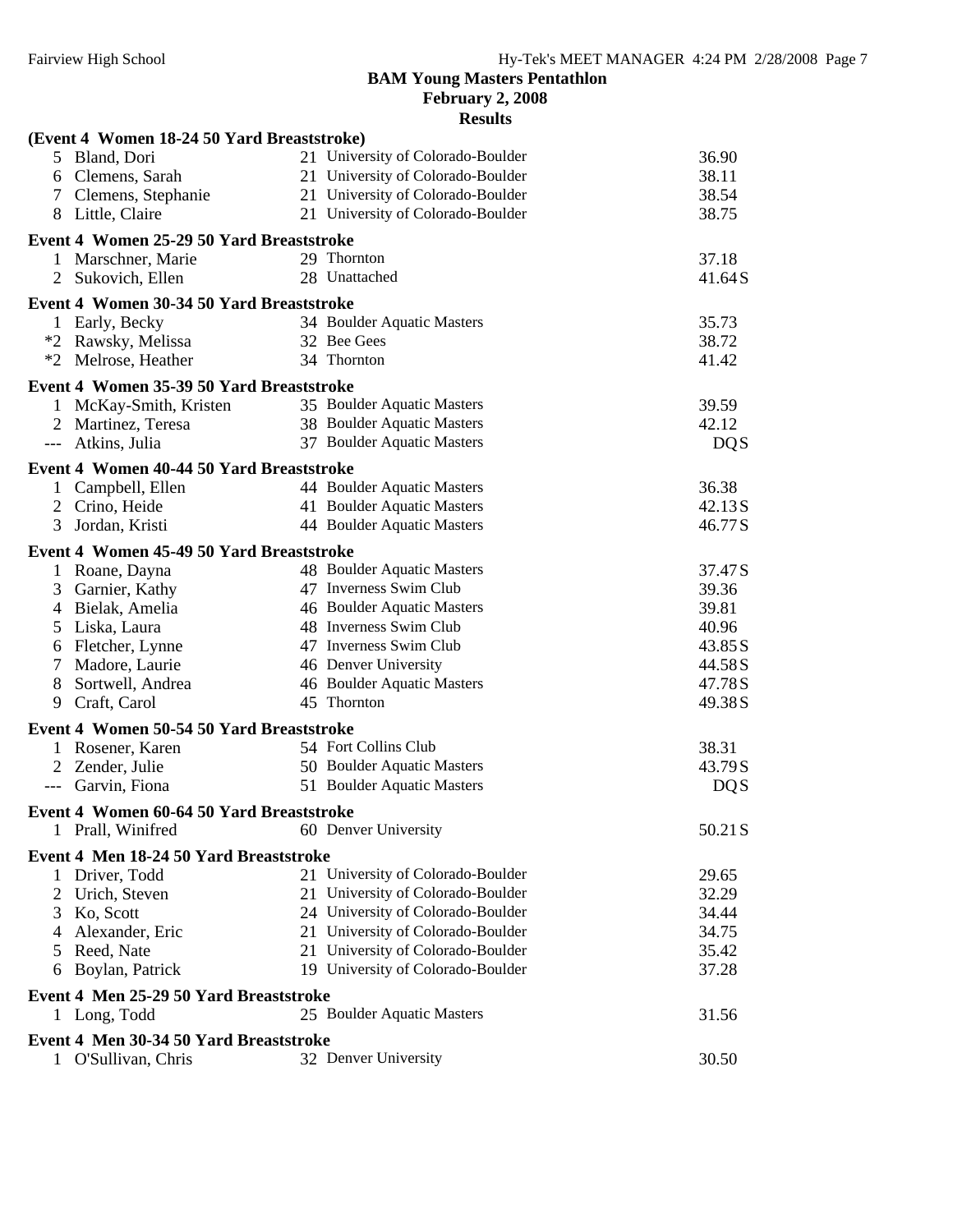**February 2, 2008**

|                 | (Event 4 Men 30-34 50 Yard Breaststroke) |                |                                   |         |
|-----------------|------------------------------------------|----------------|-----------------------------------|---------|
|                 | 2 Womg, Doug                             |                | 32 Boulder Aquatic Masters        | 33.41   |
|                 | 3 Dame, Jared                            |                | 31 Loveland Masters               | 37.35   |
|                 | 4 Kempe, Andrea                          |                | 34 Boulder Aquatic Masters        | 42.12   |
|                 | Event 4 Men 35-39 50 Yard Breaststroke   |                |                                   |         |
|                 | 1 Granger, Brian                         |                | 35 Boulder Aquatic Masters        | 30.91   |
|                 | 2 Sarche, Jon                            |                | 39 University of Colorado-Boulder | 37.56S  |
|                 | Event 4 Men 40-44 50 Yard Breaststroke   |                |                                   |         |
|                 | 1 Shannon, Brian                         |                | 40 Thornton                       | 31.56   |
| 2               | Miller, George                           |                | 42 Inverness Swim Club            | 32.18   |
| 3               | Stewart, Karl                            |                | 42 Loveland Masters               | 33.76S  |
| 4               | Hoyt, Brian                              |                | 41 Thornton                       | 35.51 S |
|                 | 5 Bartuska, Jim                          |                | 40 Foothills Swim Club            | 35.95   |
|                 | 6 Pins, Michael                          |                | 42 Boulder Aquatic Masters        | 37.56S  |
| $7\phantom{.0}$ | Mica, Roman                              |                | 44 Unattached                     | 39.34   |
|                 |                                          |                |                                   |         |
|                 | Event 4 Men 45-49 50 Yard Breaststroke   |                |                                   |         |
|                 | 1 Johnston, Mark                         |                | 47 Swim Dogs                      | 32.27   |
|                 | 2 Magouirk, Jeffrey                      |                | 46 Colorado Masters Swimmers      | 34.75   |
|                 | 3 Wells, Reed                            |                | 46 Inverness Swim Club            | 34.86S  |
|                 | 4 Caseria, Rob                           |                | 47 Unattached                     | 35.98S  |
|                 | 5 O'Keefe, John                          |                | 46 Bee Gees                       | 36.98   |
|                 | Event 4 Men 50-54 50 Yard Breaststroke   |                |                                   |         |
|                 | 1 Hess, Richard                          |                | 53 Bee Gees                       | 32.04   |
|                 | 2 Boysen, Eric                           |                | 50 Boulder Aquatic Masters        | 37.61   |
|                 |                                          |                |                                   |         |
|                 | Event 4 Men 55-59 50 Yard Breaststroke   |                | 56 Boulder Aquatic Masters        | 44.43 S |
|                 | 1 Vogler, Ken                            |                | 58 Denver University              |         |
|                 | 2 Netting, Rob                           |                |                                   | 45.86S  |
|                 | Event 4 Men 60-64 50 Yard Breaststroke   |                |                                   |         |
|                 | 1 Carney, Kent                           |                | 60 Evergreen SwimClub             | 36.49S  |
|                 | Event 4 Men 65-69 50 Yard Breaststroke   |                |                                   |         |
|                 | 1 Vought, Kip                            |                | 65 Boulder Aquatic Masters        | 37.38   |
|                 | Event 4 Men 70-74 50 Yard Breaststroke   |                |                                   |         |
|                 |                                          |                | 71 Inverness Swim Club            | 53.32   |
|                 | 1 Plummer, Mark                          |                |                                   |         |
|                 | Event 5 Women 18-24 100 Yard Butterfly   |                |                                   |         |
|                 | Brandemuehl, Abby                        |                | 22 University of Colorado-Boulder | 1:16.93 |
|                 | 32.96                                    | 1:16.93(43.97) |                                   |         |
| 2               | Culver, Dyani                            |                | 21 University of Colorado-Boulder | 1:18.17 |
|                 | 36.97                                    | 1:18.17(41.20) |                                   |         |
| 3               | Bleidt, Taylor                           |                | 21 University of Colorado-Boulder | 1:28.61 |
|                 | Event 5 Women 25-29 100 Yard Butterfly   |                |                                   |         |
|                 | Linke, Lyndsey                           |                | 27 Fort Collins Club              | 1:02.53 |
|                 | 28.67                                    | 1:02.53(33.86) |                                   |         |
|                 | Bankovich, Bethany                       |                | 25 Boulder Aquatic Masters        | 1:04.77 |
|                 | 30.14                                    | 1:04.77(34.63) |                                   |         |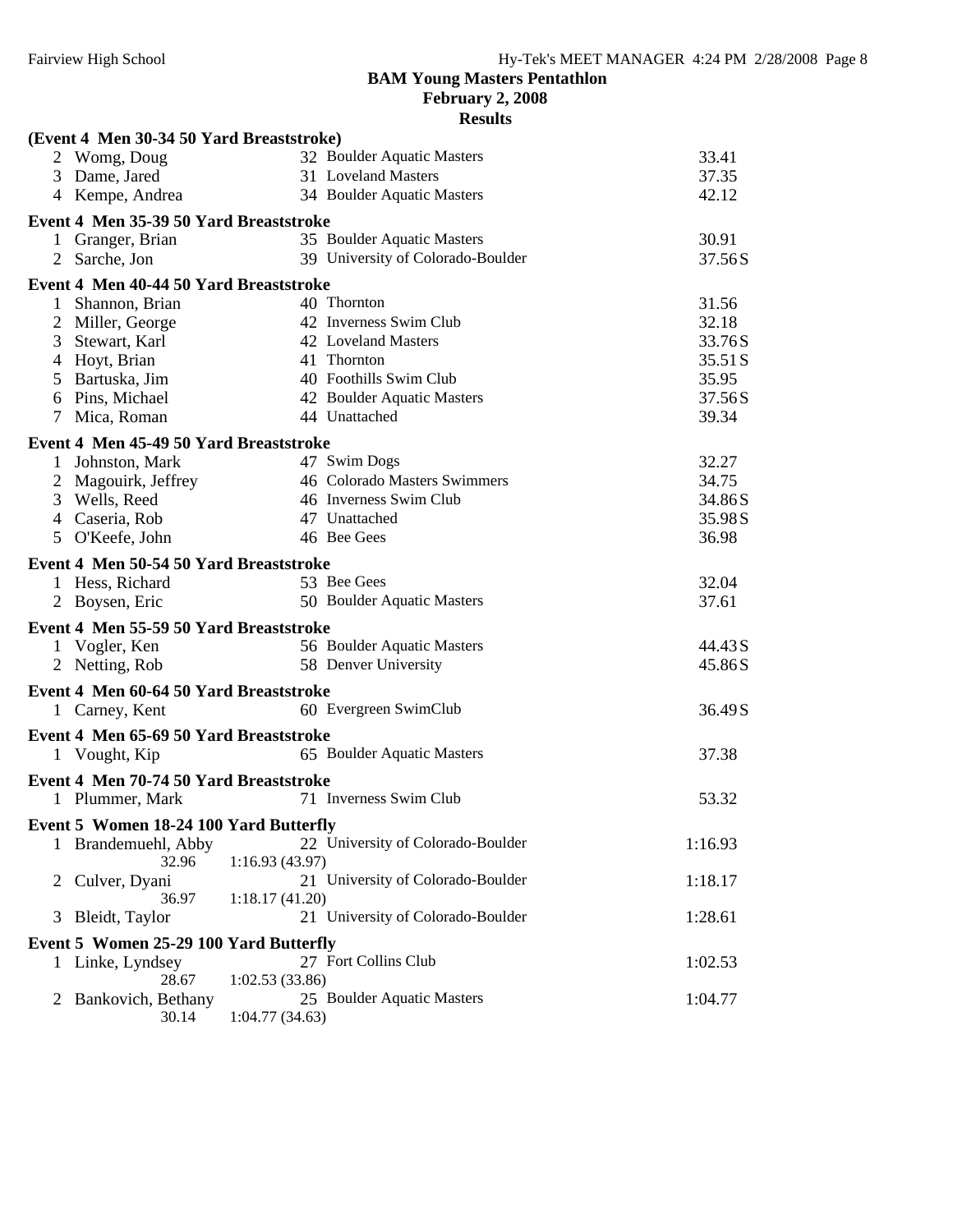## **BAM Young Masters Pentathlon February 2, 2008**

|   | Event 5 Women 45-49 100 Yard Butterfly |                                                                                          |           |
|---|----------------------------------------|------------------------------------------------------------------------------------------|-----------|
|   | 1 Crouch, Kim                          | 46 Boulder Aquatic Masters                                                               | 1:08.31 S |
|   | Event 5 Women 50-54 100 Yard Butterfly |                                                                                          |           |
|   | 1 Pyle, Rebecca                        | 52 Colorado Masters Swimmers                                                             | 1:26.95   |
|   | Event 5 Men 18-24 100 Yard Butterfly   |                                                                                          |           |
|   | 1 Nester, Steve<br>31.32               | 21 University of Colorado-Boulder<br>1:02.50(31.18)                                      | 1:02.50   |
| 2 | Swanson, Peter                         | 21 University of Colorado-Boulder                                                        | 1:03.91   |
|   | 28.47                                  | 1:03.91(35.44)                                                                           |           |
|   | 3 Levin, Brent                         | 21 University of Colorado-Boulder                                                        | 1:05.73   |
|   | 28.02                                  | 1:05.73(37.71)                                                                           |           |
|   | Event 5 Men 30-34 100 Yard Butterfly   |                                                                                          |           |
|   | 1 Cox, Michael<br>29.58                | 30 Boulder Aquatic Masters<br>1:03.90(34.32)                                             | 1:03.90   |
|   | Event 5 Men 35-39 100 Yard Butterfly   |                                                                                          |           |
|   | 1 Champlin, Pete                       | 39 Denver University                                                                     | 1:02.79   |
|   | 31.50                                  | 1:02.79(31.29)                                                                           |           |
|   | Event 5 Men 40-44 100 Yard Butterfly   |                                                                                          |           |
|   | 1 Lenneman, Tim                        | 44 Unattached                                                                            | 59.76     |
| 2 | 30.45<br>Blum, Juri                    | 59.76 (29.31)<br>41 Unattached                                                           | 1:10.18   |
|   | 32.48                                  | 1:10.18(37.70)                                                                           |           |
|   | Event 5 Men 45-49 100 Yard Butterfly   |                                                                                          |           |
|   | 1 McCoy, Chuck                         | 48 Boulder Aquatic Masters                                                               | 1:11.14   |
|   | 36.42                                  | 1:11.14(34.72)                                                                           |           |
|   | Event 5 Men 50-54 100 Yard Butterfly   |                                                                                          |           |
|   | 1 Nolte, Christopher                   | 51 Inverness Swim Club                                                                   | 1:04.80   |
|   | 32.71<br>2 Louie, Jamie                | 1:04.80(32.09)<br>50 Unattached                                                          | 1:06.69   |
|   | 30.40                                  | 1:06.69(36.29)                                                                           |           |
|   | Event 5 Men 60-64 100 Yard Butterfly   |                                                                                          |           |
|   | 1 Abrahams, Richard                    | 62 Unattached                                                                            | 1:00.23   |
|   | 30.97                                  | 1:00.23(29.26)                                                                           |           |
|   | Event 6 Women 18-24 200 Yard IM        |                                                                                          |           |
|   | 1 Culver, Dyani<br>35.71               | 21 University of Colorado-Boulder<br>2:02.67(43.85)<br>1:18.82(43.11)<br>2:37.55 (34.88) | 2:37.55   |
|   | 2 Brandemuehl, Abby                    | 22 University of Colorado-Boulder                                                        | 2:45.66   |
|   | 35.26                                  | 2:06.54(46.67)<br>1:19.87(44.61)<br>2:45.66(39.12)                                       |           |
|   | Event 6 Women 25-29 200 Yard IM        |                                                                                          |           |
|   | 1 Acton, Lynn                          | 29 Denver University                                                                     | 2:39.74   |
|   | 36.88                                  | 2:39.74 (2:02.86)                                                                        |           |
|   | Event 6 Women 35-39 200 Yard IM        | 35 Boulder Aquatic Masters                                                               | 2:55.34   |
|   | 1 McKay-Smith, Kristen<br>41.27        | 1:27.15(45.88)<br>2:15.82(48.67)<br>2:55.34 (39.52)                                      |           |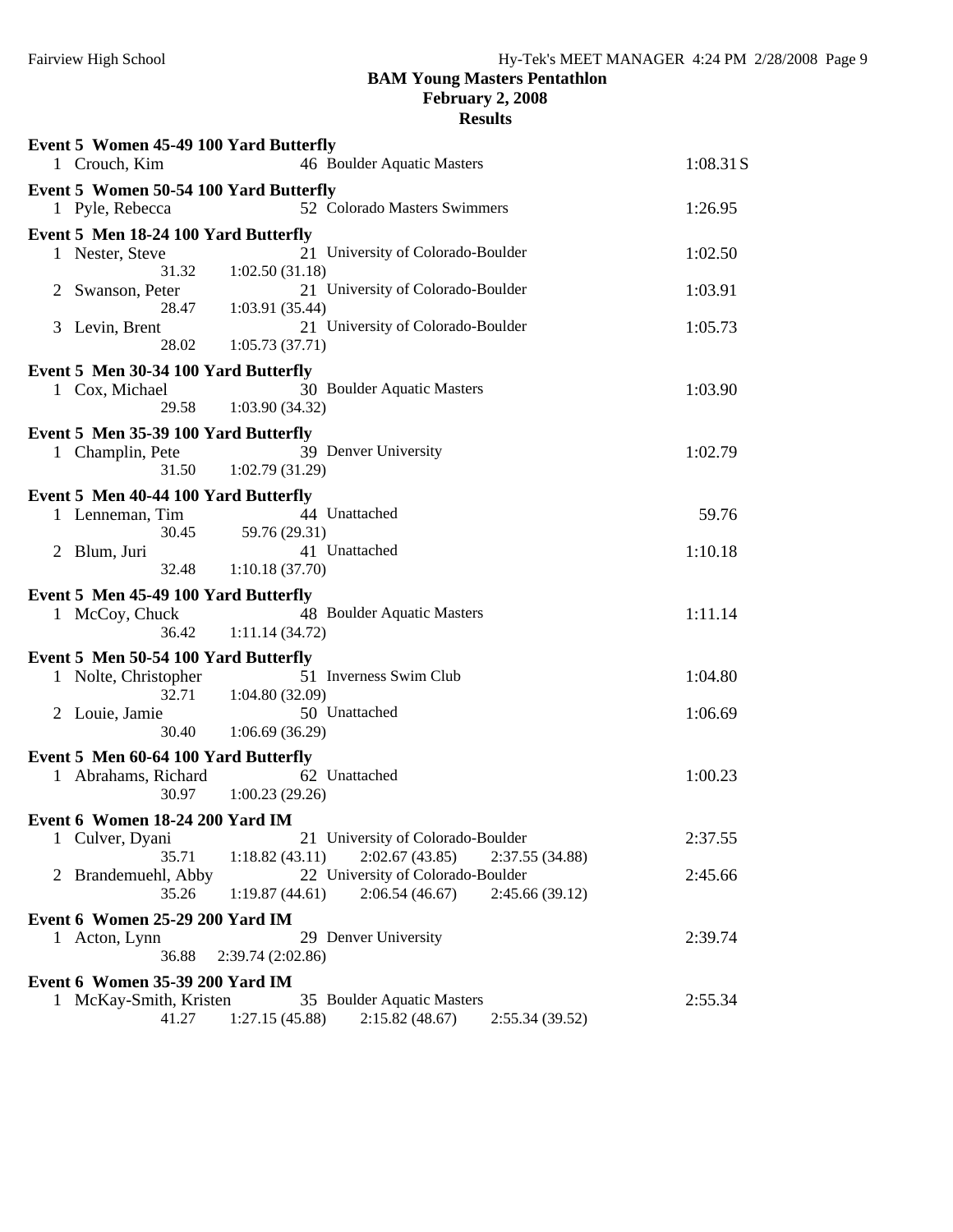#### **BAM Young Masters Pentathlon February 2, 2008 Results**

| Event 6 Women 45-49 200 Yard IM       |                                                                       |          |
|---------------------------------------|-----------------------------------------------------------------------|----------|
| 1 Nolte, Susan                        | 46 Colorado Masters Swimmers                                          | 3:20.82  |
| 45.99                                 | 1:36.36(50.37)<br>2:28.54(52.18)<br>3:20.82(52.28)                    |          |
| Event 6 Women 50-54 200 Yard IM       |                                                                       |          |
| 1 Pyle, Rebecca                       | 52 Colorado Masters Swimmers                                          | 2:33.89  |
| 35.24                                 | 1:14.48(39.24)<br>1:54.89(40.41)<br>2:33.89(39.00)                    |          |
|                                       |                                                                       |          |
| <b>Event 6 Men 18-24 200 Yard IM</b>  | 21 University of Colorado-Boulder                                     | 2:10.40  |
| 1 Urich, Steven<br>27.69              | 1:41.68(40.10)                                                        |          |
|                                       | 1:01.58(33.89)<br>2:10.40(28.72)<br>21 University of Colorado-Boulder | 2:13.39  |
| 2 Nester, Steve<br>29.99              | 1:46.61(40.97)<br>1:05.64(35.65)<br>2:13.39(26.78)                    |          |
|                                       | 21 University of Colorado-Boulder                                     |          |
| Swanson, Peter<br>3<br>30.38          | 1:05.93(35.55)<br>1:54.96(49.03)<br>2:24.90 (29.94)                   | 2:24.90  |
| 4 Levin, Brent                        | 21 University of Colorado-Boulder                                     | 2:27.30  |
| 31.01                                 | 1:09.02(38.01)<br>1:53.70(44.68)<br>2:27.30(33.60)                    |          |
|                                       |                                                                       |          |
| Event 6 Men 30-34 200 Yard IM         |                                                                       |          |
| 1 Cox, Michael                        | 30 Boulder Aquatic Masters                                            | 2:25.18  |
| 31.35                                 | 1:07.02(35.67)<br>1:50.14(43.12)<br>2:25.18(35.04)                    |          |
| Event 6 Men 35-39 200 Yard IM         |                                                                       |          |
| 1 Champlin, Pete                      | 39 Denver University                                                  | 2:23.82  |
| 30.25                                 | 1:09.26(39.01)<br>1:50.06(40.80)<br>2:23.82(33.76)                    |          |
| Event 6 Men 40-44 200 Yard IM         |                                                                       |          |
| 1 Lenneman, Tim                       | 44 Unattached                                                         | 2:10.40S |
| 29.54                                 | 1:03.46(33.92)<br>1:41.31(37.85)<br>2:10.40(29.09)                    |          |
| 2 Starek, Karel                       | 43 Unattached                                                         | 2:15.98  |
| 30.27                                 | 1:04.71(34.44)<br>1:45.77(41.06)<br>2:15.98(30.21)                    |          |
|                                       |                                                                       |          |
| Event 6 Men 45-49 200 Yard IM         |                                                                       |          |
| 1 Johnson, Brett                      | 46 Denver University                                                  | 2:30.19  |
| 30.61                                 | 1:08.10(37.49)<br>1:56.97(48.87)<br>2:30.19(33.22)                    |          |
| 2 McCoy, Chuck                        | 48 Boulder Aquatic Masters                                            | 2:37.81  |
| 32.50                                 | 1:14.63(42.13)<br>2:01.50(46.87)<br>2:37.81 (36.31)                   |          |
| Event 6 Men 50-54 200 Yard IM         |                                                                       |          |
| 1 Louie, Jamie                        | 50 Unattached                                                         | 2:22.74  |
| 31.18                                 | 1:08.63(37.45)<br>1:48.75(40.12)<br>2:22.74 (33.99)                   |          |
| 2 Nolte, Christopher                  | 51 Inverness Swim Club                                                | 2:27.01  |
| 31.21                                 | 1:09.86(38.65)<br>1:53.90(44.04)<br>2:27.01(33.11)                    |          |
| Event 6 Men 60-64 200 Yard IM         |                                                                       |          |
| 1 Townsend, Cecil                     | 60 Pueblo Pool Hardies                                                | 2:50.93  |
| 39.32                                 | 1:22.68(43.36)<br>2:12.78(50.10)<br>2:50.93(38.15)                    |          |
| <b>Event 6 Men 70-74 200 Yard IM</b>  |                                                                       |          |
|                                       | 71 Inverness Swim Club                                                | 2:58.08S |
| 1 Plummer, Mark<br>40.56              | 1:24.40(43.84)<br>2:11.47(47.07)<br>2:58.08(46.61)                    |          |
|                                       |                                                                       |          |
| Event 7 Women 18-24 50 Yard Freestyle |                                                                       |          |
| Scott, Ashley                         | 21 University of Colorado-Boulder                                     | 26.04S   |
| Klane, Katie<br>2                     | University of Colorado-Boulder<br>21                                  | 26.09S   |
| Bodenhaner, Hannah<br>3               | University of Colorado-Boulder<br>21                                  | 26.68S   |
| Bland, Dori<br>4                      | University of Colorado-Boulder<br>21                                  | 27.44S   |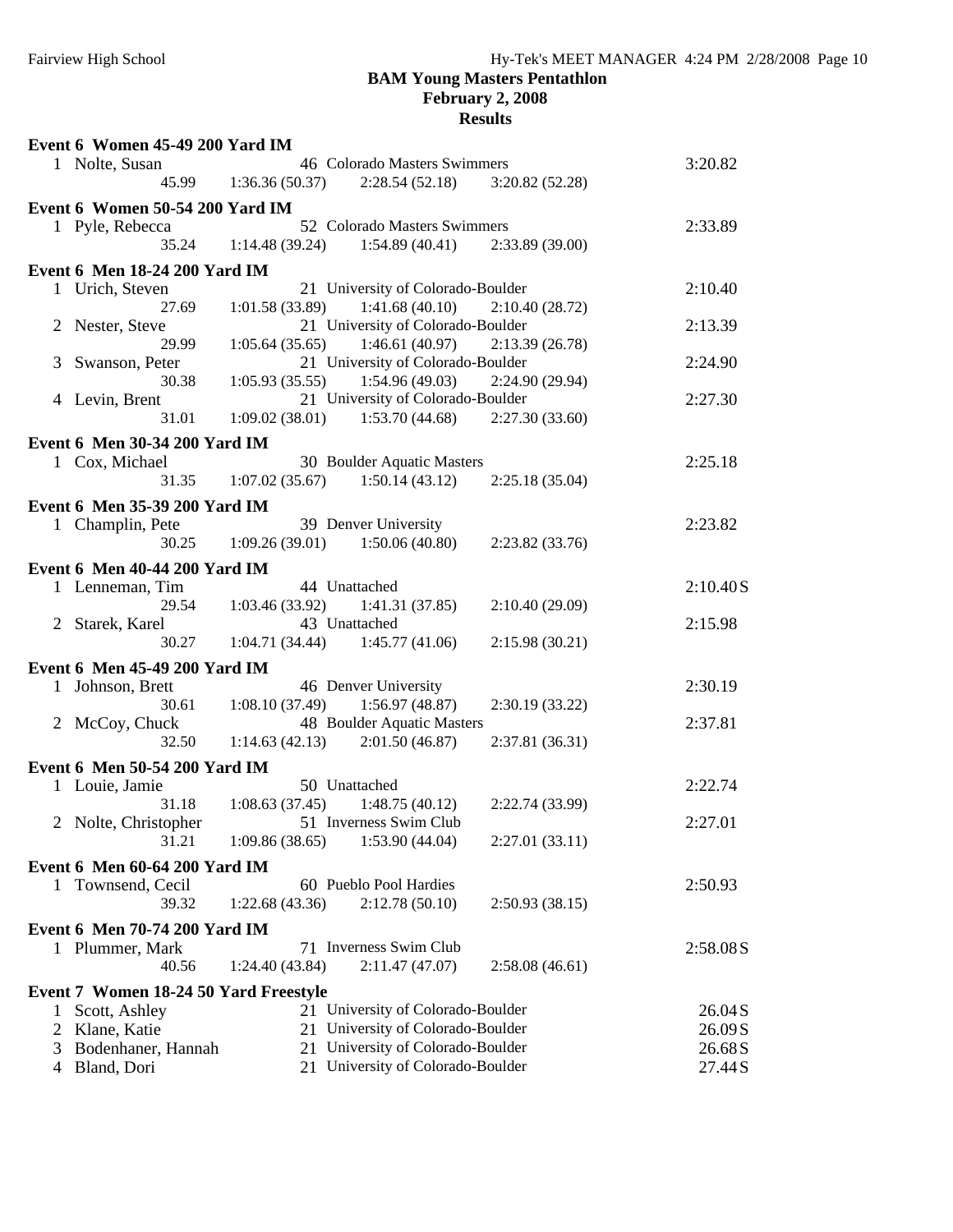**February 2, 2008**

|                | (Event 7 Women 18-24 50 Yard Freestyle) |                                   |         |
|----------------|-----------------------------------------|-----------------------------------|---------|
|                | 5 Little, Claire                        | 21 University of Colorado-Boulder | 28.61 S |
| 6              | Hesterberg, Lisa                        | 21 Colorado Masters Swimmers      | 29.98S  |
|                | Clemens, Sarah                          | 21 University of Colorado-Boulder | 30.60S  |
| 8              | Spangler, Lindsay                       | 21 University of Colorado-Boulder | 31.28S  |
| 9              | Clemens, Stephanie                      | 21 University of Colorado-Boulder | 32.05 S |
|                | Event 7 Women 25-29 50 Yard Freestyle   |                                   |         |
|                | 1 Linke, Lyndsey                        | 27 Fort Collins Club              | 25.31   |
|                | Bankovich, Bethany                      | 25 Boulder Aquatic Masters        | 27.60S  |
| 3              | Marschner, Marie                        | 29 Thornton                       | 29.60S  |
| 4              | Sukovich, Ellen                         | 28 Unattached                     | 29.89   |
|                | Event 7 Women 30-34 50 Yard Freestyle   |                                   |         |
|                | Early, Becky                            | 34 Boulder Aquatic Masters        | 28.89S  |
|                | Melrose, Heather                        | 34 Thornton                       | 33.78S  |
|                | 4 Rawsky, Melissa                       | 32 Bee Gees                       | 30.24S  |
|                | Event 7 Women 35-39 50 Yard Freestyle   |                                   |         |
|                | 1 Eden, Kim                             | 39 Fort Collins Club              | 28.42S  |
| 2              | Martinez, Teresa                        | 38 Boulder Aquatic Masters        | 32.49   |
| 3              | Atkins, Julia                           | 37 Boulder Aquatic Masters        | 33.64S  |
|                | Event 7 Women 40-44 50 Yard Freestyle   |                                   |         |
|                | 1 Campbell, Ellen                       | 44 Boulder Aquatic Masters        | 28.60   |
| 2              | Riner, Betsey                           | 40 Boulder Aquatic Masters        | 28.99S  |
| 3              | Lahnert, Laurie                         | 44 Unattached                     | 30.91 S |
| 4              | Frost, Cindy                            | 44 Fort Collins Club              | 31.00S  |
| 5              | Jordan, Kristi                          | 44 Boulder Aquatic Masters        | 35.97   |
|                | Event 7 Women 45-49 50 Yard Freestyle   |                                   |         |
| $\mathbf{1}$   | Garnier, Kathy                          | 47 Inverness Swim Club            | 26.26S  |
| $\overline{2}$ | Crouch, Kim                             | 46 Boulder Aquatic Masters        | 27.56S  |
| 3              | Roane, Dayna                            | 48 Boulder Aquatic Masters        | 28.21 S |
| 5              | Bielak, Amelia                          | 46 Boulder Aquatic Masters        | 32.08   |
| 6              | Fletcher, Lynne                         | 47 Inverness Swim Club            | 32.66   |
| 7              | Madore, Laurie                          | 46 Denver University              | 33.58   |
| 8              | Liska, Laura                            | 48 Inverness Swim Club            | 33.90S  |
| 9              | Craft, Carol                            | 45 Thornton                       | 35.54   |
| 10             | Sortwell, Andrea                        | 46 Boulder Aquatic Masters        | 36.18   |
|                | Event 7 Women 50-54 50 Yard Freestyle   |                                   |         |
|                | 1 Rosener, Karen                        | 54 Fort Collins Club              | 28.56   |
| 2              | Zender, Julie                           | 50 Boulder Aquatic Masters        | 32.49S  |
|                | 3 Garvin, Fiona                         | 51 Boulder Aquatic Masters        | 33.27   |
|                | Event 7 Women 60-64 50 Yard Freestyle   |                                   |         |
|                | 1 Prall, Winifred                       | 60 Denver University              | 37.78S  |
|                | Event 7 Women 65-69 50 Yard Freestyle   |                                   |         |
|                | 1 Zentgraf, Karen                       | 66 Fort Collins Club              | 43.01   |
|                | Event 7 Men 18-24 50 Yard Freestyle     |                                   |         |
|                | Urich, Steven                           | 21 University of Colorado-Boulder | 23.62S  |
|                | Ko, Scott                               | 24 University of Colorado-Boulder | 23.63S  |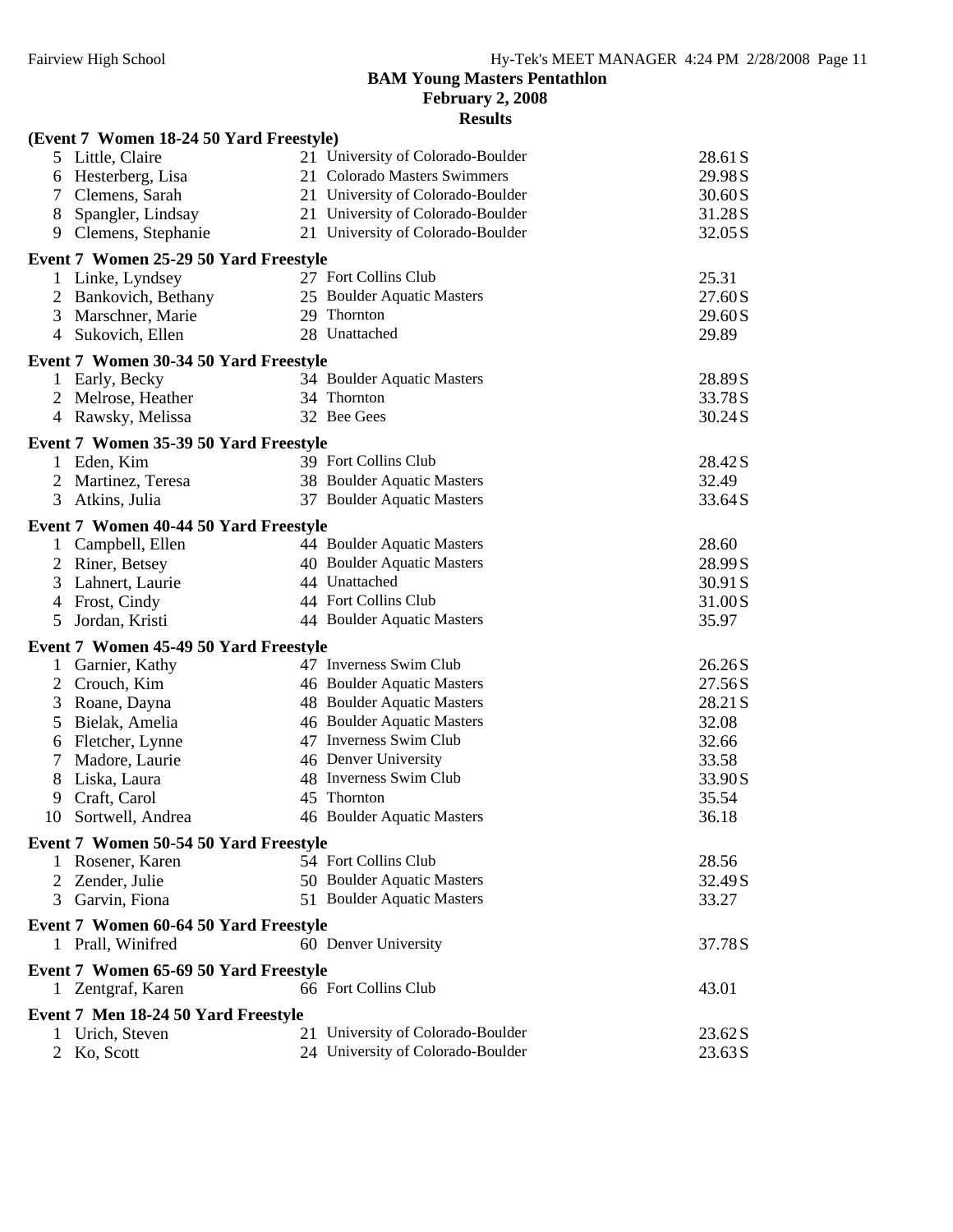## **BAM Young Masters Pentathlon February 2, 2008**

|                | (Event 7 Men 18-24 50 Yard Freestyle)  |                                   |         |
|----------------|----------------------------------------|-----------------------------------|---------|
|                | 3 Driver, Todd                         | 21 University of Colorado-Boulder | 25.27S  |
| 4              | Briggs, David                          | 21 University of Colorado-Boulder | 25.80S  |
| 5              | Boylan, Patrick                        | 19 University of Colorado-Boulder | 26.28S  |
| 6              | Alexander, Eric                        | 21 University of Colorado-Boulder | 26.50   |
| 7              | Reed, Nate                             | 21 University of Colorado-Boulder | 26.96S  |
|                | Event 7 Men 25-29 50 Yard Freestyle    |                                   |         |
|                | 1 Long, Todd                           | 25 Boulder Aquatic Masters        | 23.54   |
|                | Event 7 Men 30-34 50 Yard Freestyle    |                                   |         |
|                | 1 O'Sullivan, Chris                    | 32 Denver University              | 23.23   |
|                | 2 Womg, Doug                           | 32 Boulder Aquatic Masters        | 25.59S  |
|                | 3 Dame, Jared                          | 31 Loveland Masters               | 28.03S  |
|                | 4 Kempe, Andrea                        | 34 Boulder Aquatic Masters        | 30.39   |
|                | Event 7 Men 35-39 50 Yard Freestyle    |                                   |         |
| 1              | Granger, Brian                         | 35 Boulder Aquatic Masters        | 23.93S  |
| $\overline{2}$ | Sarche, Jon                            | 39 University of Colorado-Boulder | 26.97   |
| 3              | Clark, Cary                            | 39 Boulder Aquatic Masters        | 27.87S  |
|                | Event 7 Men 40-44 50 Yard Freestyle    |                                   |         |
|                | 1 Pond, George                         | 42 Unattached                     | 23.29   |
| $\overline{2}$ | Stewart, Karl                          | 42 Loveland Masters               | 24.25   |
| 3              | Shannon, Brian                         | 40 Thornton                       | 25.66S  |
| 4              | Bartuska, Jim                          | 40 Foothills Swim Club            | 26.57S  |
| 5              | Miller, George                         | 42 Inverness Swim Club            | 27.15S  |
| 6              | Pins, Michael                          | 42 Boulder Aquatic Masters        | 28.99S  |
| $\tau$         | Mica, Roman                            | 44 Unattached                     | 30.29   |
|                | Event 7 Men 45-49 50 Yard Freestyle    |                                   |         |
|                | 1 Johnston, Mark                       | 47 Swim Dogs                      | 24.56S  |
|                | 2 Wells, Reed                          | 46 Inverness Swim Club            | 25.87S  |
| 3              | O'Keefe, John                          | 46 Bee Gees                       | 29.41 S |
| $\overline{4}$ | Caseria, Rob                           | 47 Unattached                     | 30.40S  |
| 5 <sup>5</sup> | Cattles, Steve                         | 46 Boulder Aquatic Masters        | 39.51 S |
|                | Event 7 Men 50-54 50 Yard Freestyle    |                                   |         |
|                | 1 Hess, Richard                        | 53 Bee Gees                       | 23.74S  |
|                | Weinheimer, Andrew                     | 54 Boulder Aquatic Masters        | 26.60   |
|                | 3 Boysen, Eric                         | 50 Boulder Aquatic Masters        | 26.99   |
|                | 4 Benson, Stan                         | 54 Boulder Aquatic Masters        | 28.11   |
|                | Event 7 Men 55-59 50 Yard Freestyle    |                                   |         |
|                | 1 Netting, Rob                         | 58 Denver University              | 33.21   |
|                | 2 Vogler, Ken                          | 56 Boulder Aquatic Masters        | 35.87   |
|                | Event 7 Men 60-64 50 Yard Freestyle    |                                   |         |
|                | 1 Abrahams, Richard                    | 62 Unattached                     | 23.94S  |
|                | Event 9 Women 18-24 50 Yard Backstroke |                                   |         |
|                | 1 Klane, Katie                         | 21 University of Colorado-Boulder | 29.07   |
|                | 2 Little, Claire                       | 21 University of Colorado-Boulder | 31.79S  |
| 3              | Scott, Ashley                          | 21 University of Colorado-Boulder | 32.31 S |
|                | 4 Bodenhaner, Hannah                   | 21 University of Colorado-Boulder | 32.97   |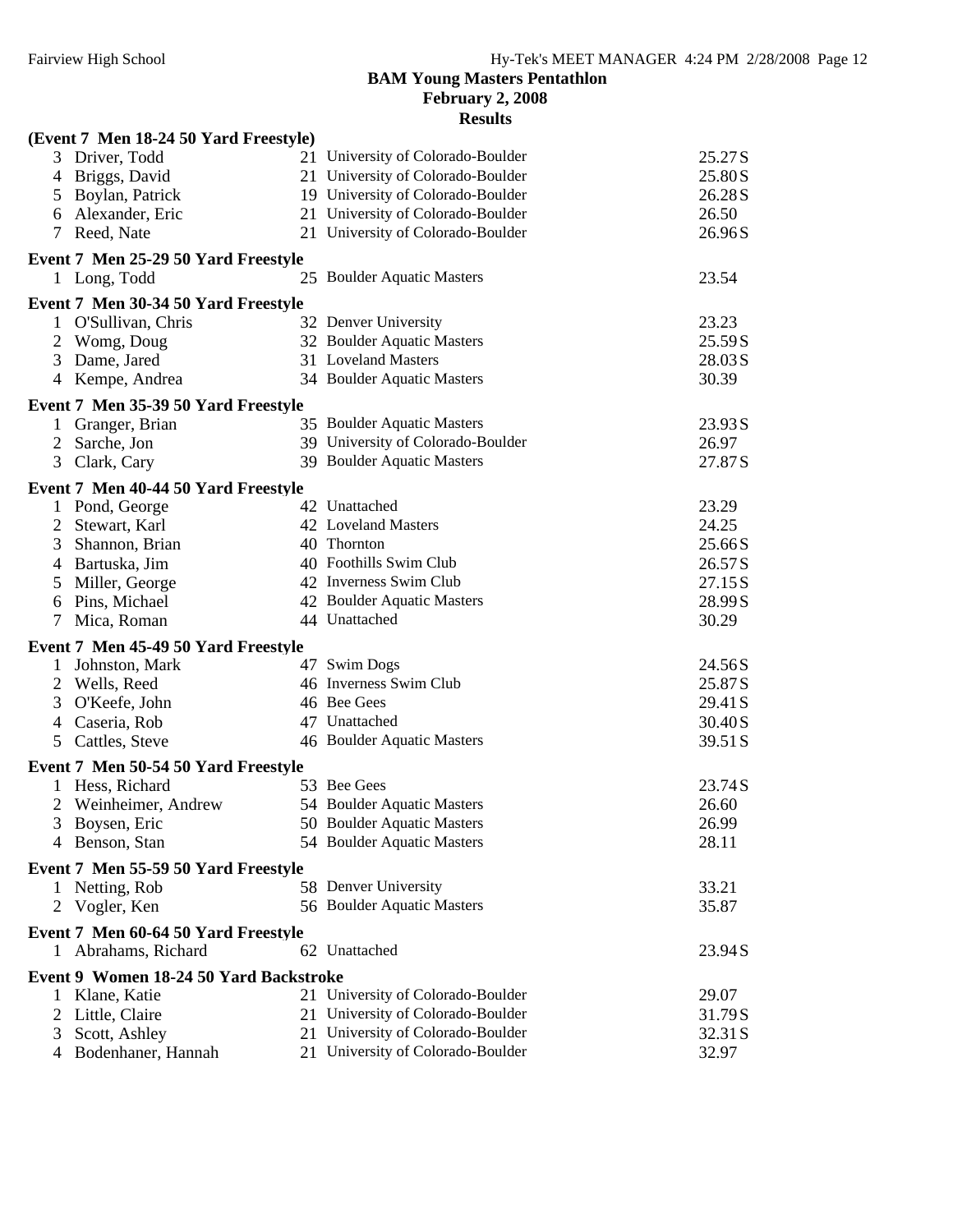**February 2, 2008**

|   | (Event 9 Women 18-24 50 Yard Backstroke) |                                   |         |
|---|------------------------------------------|-----------------------------------|---------|
|   | 5 Hesterberg, Lisa                       | 21 Colorado Masters Swimmers      | 34.53S  |
| 6 | Bland, Dori                              | 21 University of Colorado-Boulder | 34.65 S |
|   | 7 Clemens, Sarah                         | 21 University of Colorado-Boulder | 37.24S  |
| 8 | Spangler, Lindsay                        | 21 University of Colorado-Boulder | 38.61 S |
|   | 9 Clemens, Stephanie                     | 21 University of Colorado-Boulder | 40.42   |
|   | Event 9 Women 25-29 50 Yard Backstroke   |                                   |         |
|   | 1 Marschner, Marie                       | 29 Thornton                       | 34.27   |
|   | 2 Acton, Lynn                            | 29 Denver University              | 34.75S  |
| 3 | Sukovich, Ellen                          | 28 Unattached                     | 34.86S  |
|   | Event 9 Women 30-34 50 Yard Backstroke   |                                   |         |
|   | 1 Early, Becky                           | 34 Boulder Aquatic Masters        | 32.85 S |
|   | *2 Rawsky, Melissa                       | 32 Bee Gees                       | 36.20   |
|   | *2 Melrose, Heather                      | 34 Thornton                       | 41.62   |
|   | Event 9 Women 35-39 50 Yard Backstroke   |                                   |         |
|   | Eden, Kim                                | 39 Fort Collins Club              | 34.31 S |
|   | 2 Atkins, Julia                          | 37 Boulder Aquatic Masters        | 40.71   |
| 3 | Martinez, Teresa                         | 38 Boulder Aquatic Masters        | 41.87   |
|   | Event 9 Women 40-44 50 Yard Backstroke   |                                   |         |
|   | 1 Riner, Betsey                          | 40 Boulder Aquatic Masters        | 35.50   |
|   | 2 Lahnert, Laurie                        | 44 Unattached                     | 44.10   |
|   | Event 9 Women 45-49 50 Yard Backstroke   |                                   |         |
|   | 1 Garnier, Kathy                         | 47 Inverness Swim Club            | 34.83   |
|   | 3 Roane, Dayna                           | 48 Boulder Aquatic Masters        | 36.26   |
|   | 4 Bielak, Amelia                         | 46 Boulder Aquatic Masters        | 38.07   |
|   | 5 McCoy, MJ                              | 49 Boulder Aquatic Masters        | 38.41   |
|   | 6 Fletcher, Lynne                        | 47 Inverness Swim Club            | 39.25   |
| 7 | Sortwell, Andrea                         | 46 Boulder Aquatic Masters        | 46.91   |
| 8 | Craft, Carol                             | 45 Thornton                       | 50.95   |
|   | Event 9 Women 50-54 50 Yard Backstroke   |                                   |         |
|   | 1 Garvin, Fiona                          | 51 Boulder Aquatic Masters        | 41.00   |
|   | 2 Zender, Julie                          | 50 Boulder Aquatic Masters        | 45.36   |
|   | Event 9 Women 60-64 50 Yard Backstroke   |                                   |         |
|   | 1 Prall, Winifred                        | 60 Denver University              | 50.66   |
|   | Event 9 Women 65-69 50 Yard Backstroke   |                                   |         |
|   | 1 Zentgraf, Karen                        | 66 Fort Collins Club              | 46.67   |
|   | Event 9 Men 18-24 50 Yard Backstroke     |                                   |         |
|   | Urich, Steven                            | 21 University of Colorado-Boulder | 28.77S  |
| 2 | Ko, Scott                                | 24 University of Colorado-Boulder | 28.94   |
| 3 | Driver, Todd                             | 21 University of Colorado-Boulder | 29.89   |
|   | Boylan, Patrick                          | 19 University of Colorado-Boulder | 30.30S  |
|   | Alexander, Eric                          | 21 University of Colorado-Boulder | 32.50S  |
| 6 | Briggs, David                            | 21 University of Colorado-Boulder | 33.40S  |
|   | Reed, Nate                               | 21 University of Colorado-Boulder | 33.58S  |
|   | Event 9 Men 30-34 50 Yard Backstroke     |                                   |         |
|   | 1 O'Sullivan, Chris                      | 32 Denver University              | 27.37   |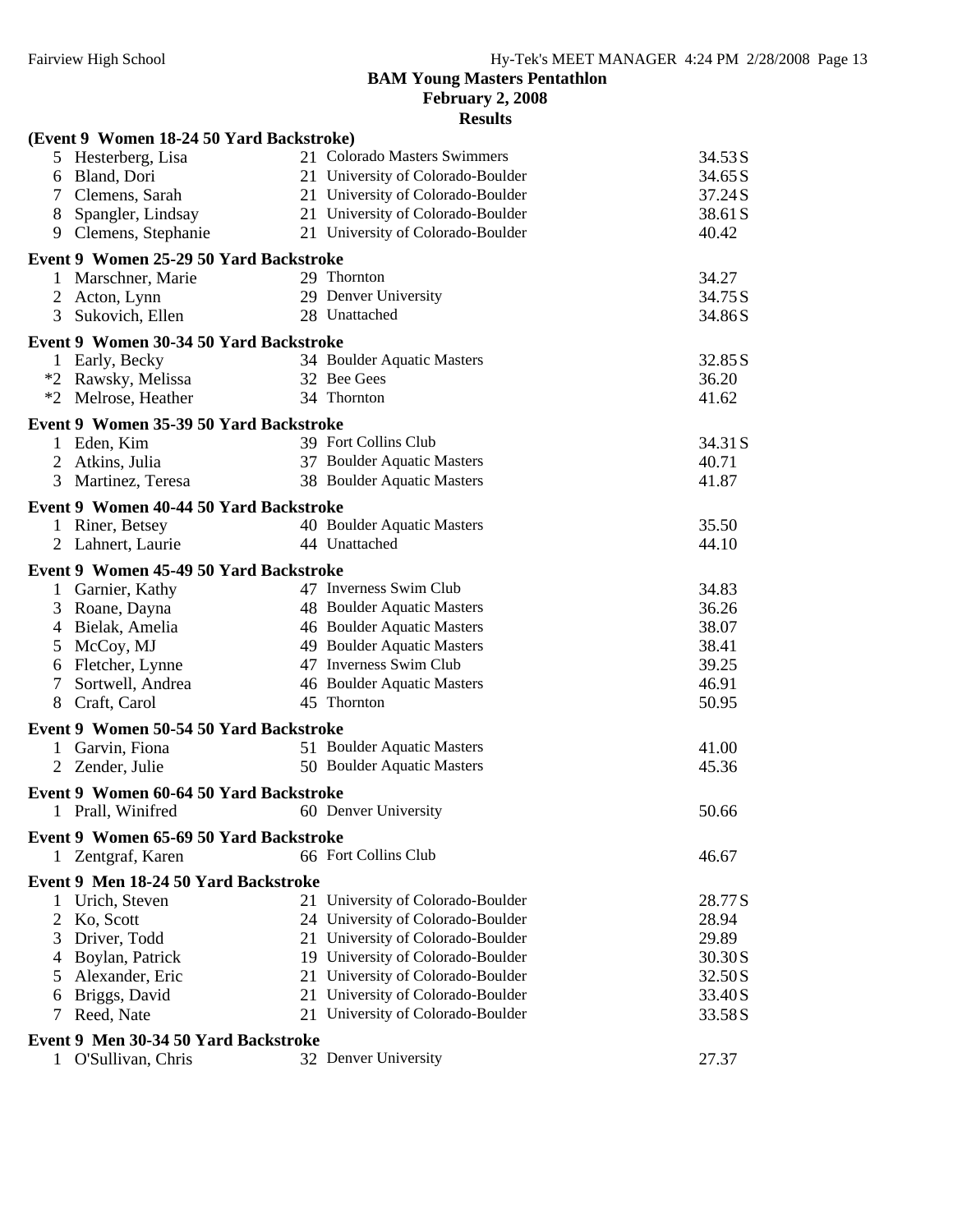**February 2, 2008**

|              | (Event 9 Men 30-34 50 Yard Backstroke)     |                 |                                                          |                   |  |
|--------------|--------------------------------------------|-----------------|----------------------------------------------------------|-------------------|--|
|              | 2 Womg, Doug                               |                 | 32 Boulder Aquatic Masters                               | 33.12S            |  |
| 3            | Kempe, Andrea                              |                 | 34 Boulder Aquatic Masters                               | 34.06             |  |
|              | 4 Dame, Jared                              |                 | 31 Loveland Masters                                      | 38.95             |  |
|              | Event 9 Men 35-39 50 Yard Backstroke       |                 |                                                          |                   |  |
|              | 1 Granger, Brian                           |                 | 35 Boulder Aquatic Masters                               | 29.48S            |  |
|              | 2 Sarche, Jon                              |                 | 39 University of Colorado-Boulder                        | 38.63             |  |
|              | --- Clark, Cary                            |                 | 39 Boulder Aquatic Masters                               | <b>DQS</b>        |  |
|              | Event 9 Men 40-44 50 Yard Backstroke       |                 |                                                          |                   |  |
|              | Stewart, Karl                              |                 | 42 Loveland Masters                                      | 28.17S            |  |
|              | Pond, George                               |                 | 42 Unattached                                            | 28.18S            |  |
| 3            | Starek, Karel                              |                 | 43 Unattached                                            | 29.60             |  |
| 4            | Bartuska, Jim                              |                 | 40 Foothills Swim Club                                   | 32.03S            |  |
| 5            | Shannon, Brian                             |                 | 40 Thornton                                              | 34.45 S           |  |
| 6            | Pins, Michael                              |                 | 42 Boulder Aquatic Masters                               | 37.11             |  |
| 7            | Mica, Roman                                |                 | 44 Unattached                                            | 43.36             |  |
|              | Event 9 Men 45-49 50 Yard Backstroke       |                 |                                                          |                   |  |
|              | 1 Wells, Reed                              |                 | 46 Inverness Swim Club                                   | 29.32             |  |
|              | Johnston, Mark                             |                 | 47 Swim Dogs                                             | 29.82             |  |
| 3            | Cattles, Steve                             |                 | 46 Boulder Aquatic Masters                               | 1:06.51           |  |
| $---$        | Caseria, Rob                               |                 | 47 Unattached                                            | DQ                |  |
|              |                                            |                 |                                                          |                   |  |
|              | Event 9 Men 50-54 50 Yard Backstroke       |                 | 53 Bee Gees                                              |                   |  |
|              | 1 Hess, Richard                            |                 |                                                          | 30.92             |  |
| 2<br>3       | Benson, Stan<br>Boysen, Eric               |                 | 54 Boulder Aquatic Masters<br>50 Boulder Aquatic Masters | 31.59S<br>34.41 S |  |
|              |                                            |                 |                                                          |                   |  |
|              | Event 9 Men 55-59 50 Yard Backstroke       |                 |                                                          |                   |  |
|              | 1 Netting, Rob                             |                 | 58 Denver University                                     | 46.40             |  |
|              | 2 Vogler, Ken                              |                 | 56 Boulder Aquatic Masters                               | 54.09             |  |
|              | Event 9 Men 60-64 50 Yard Backstroke       |                 |                                                          |                   |  |
|              | 1 Townsend, Cecil                          |                 | 60 Pueblo Pool Hardies                                   | 36.75             |  |
|              | Event 10 Women 18-24 100 Yard Breaststroke |                 |                                                          |                   |  |
|              | 1 Culver, Dyani                            |                 | 21 University of Colorado-Boulder                        | 1:19.39           |  |
|              | 36.98                                      | 1:19.39(42.41)  |                                                          |                   |  |
|              | 2 Brandemuehl, Abby                        |                 | 22 University of Colorado-Boulder                        | 1:25.76           |  |
|              | 42.09                                      | 1:25.76(43.67)  |                                                          |                   |  |
| 3            | Bladow, Taylor                             |                 | 21 University of Colorado-Boulder                        | 1:34.50           |  |
|              | 45.06                                      | 1:34.50 (49.44) |                                                          |                   |  |
|              | Event 10 Women 35-39 100 Yard Breaststroke |                 |                                                          |                   |  |
|              | 1 McKay-Smith, Kristen                     |                 | 35 Boulder Aquatic Masters                               | 1:26.69           |  |
|              | 41.44                                      | 1:26.69(45.25)  |                                                          |                   |  |
|              | Event 10 Women 40-44 100 Yard Breaststroke |                 |                                                          |                   |  |
|              | 1 Campbell, Ellen                          |                 | 44 Boulder Aquatic Masters                               | 1:19.83           |  |
|              | 37.82                                      | 1:19.83(42.01)  |                                                          |                   |  |
| $\mathbb{Z}$ | Frost, Cindy                               |                 | 44 Fort Collins Club                                     | 1:25.79           |  |
|              | 40.53                                      | 1:25.79(45.26)  |                                                          |                   |  |
| 3            | Crino, Heide                               |                 | 41 Boulder Aquatic Masters                               | 1:32.67           |  |
|              | 42.95                                      | 1:32.67(49.72)  |                                                          |                   |  |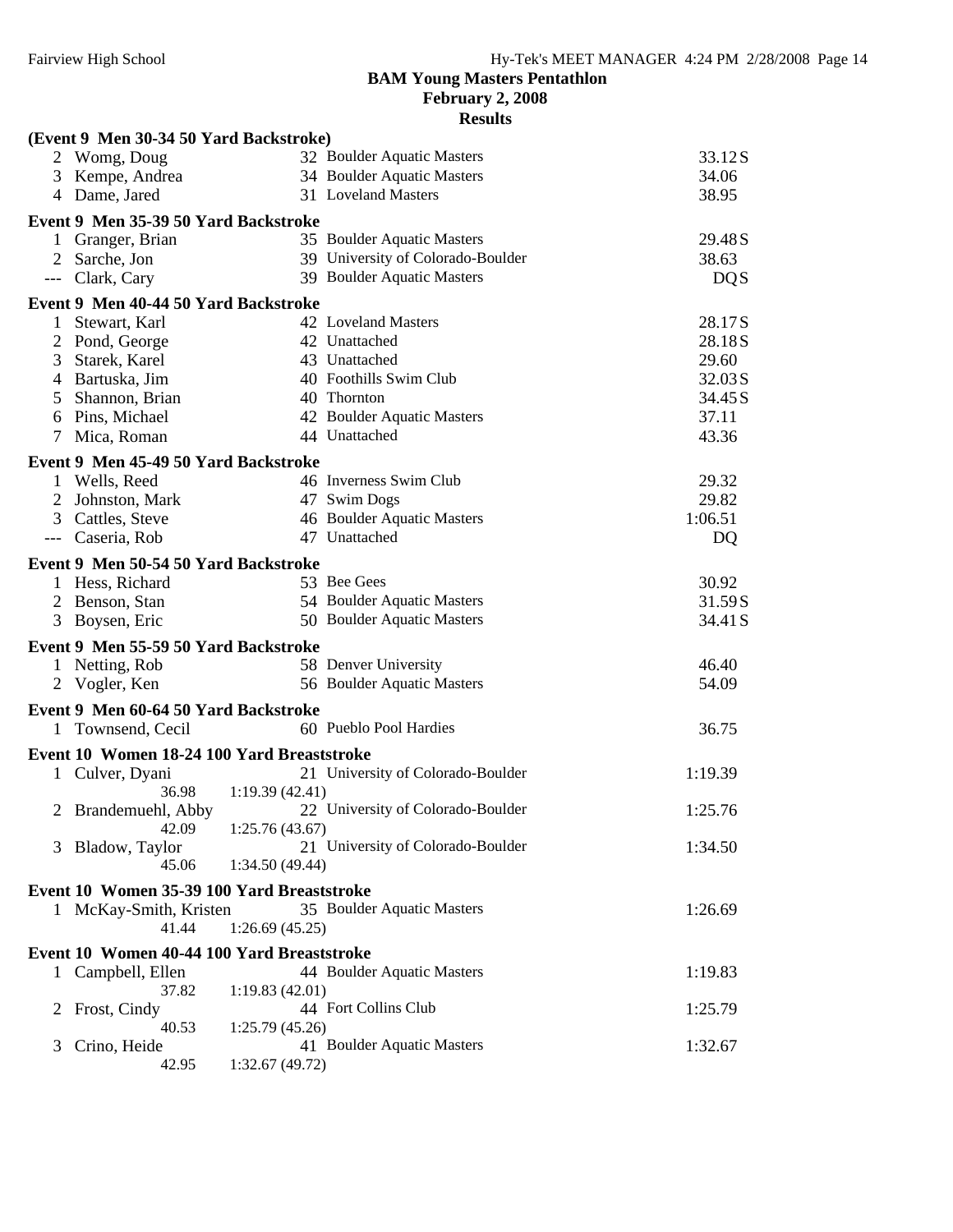**February 2, 2008**

|   |                                          | (Event 10 Women 40-44 100 Yard Breaststroke) |           |
|---|------------------------------------------|----------------------------------------------|-----------|
|   | 4 Jordan, Kristi<br>47.70                | 44 Boulder Aquatic Masters<br>1:39.96(52.26) | 1:39.96S  |
|   |                                          |                                              |           |
|   |                                          | Event 10 Women 45-49 100 Yard Breaststroke   |           |
|   | 1 Crouch, Kim                            | 46 Boulder Aquatic Masters                   | 1:16.92   |
|   | 36.67                                    | 1:16.92(40.25)                               |           |
|   | 2 Nolte, Susan                           | 46 Colorado Masters Swimmers                 | 1:33.04S  |
|   | 44.44                                    | 1:33.04(48.60)                               |           |
|   | Event 10 Men 18-24 100 Yard Breaststroke |                                              |           |
| 1 | Driver, Todd                             | 21 University of Colorado-Boulder            | 1:06.58   |
|   | 31.66                                    | 1:06.58(34.92)                               |           |
| 2 | Nester, Steve                            | 21 University of Colorado-Boulder            | 1:13.11S  |
|   | 34.35                                    | 1:13.11(38.76)                               |           |
| 3 | Levin, Brent                             | 21 University of Colorado-Boulder            | 1:21.01   |
|   | 39.12                                    |                                              |           |
|   |                                          | 1:21.01(41.89)                               |           |
| 4 | Swanson, Peter                           | 21 University of Colorado-Boulder            | 1:21.76   |
|   | 37.91                                    | 1:21.76(43.85)                               |           |
|   | Event 10 Men 30-34 100 Yard Breaststroke |                                              |           |
|   | 1 Cox, Michael                           | 30 Boulder Aquatic Masters                   | 1:16.73   |
|   | 36.57                                    | 1:16.73(40.16)                               |           |
|   |                                          |                                              |           |
|   | Event 10 Men 35-39 100 Yard Breaststroke |                                              |           |
|   | 1 Champlin, Pete                         | 39 Denver University                         | 1:13.69   |
|   | 35.14                                    | 1:13.69(38.55)                               |           |
|   | Event 10 Men 40-44 100 Yard Breaststroke |                                              |           |
|   | 1 Lenneman, Tim                          | 44 Unattached                                | 1:06.59S  |
|   | 32.02                                    | 1:06.59(34.57)                               |           |
| 2 | Miller, George                           | 42 Inverness Swim Club                       | 1:10.47   |
|   | 33.62                                    | 1:10.47(36.85)                               |           |
|   |                                          | 41 Unattached                                |           |
| 3 | Blum, Juri                               |                                              | 1:13.01 S |
|   | 35.29                                    | 1:13.01 (37.72)                              |           |
|   | Event 10 Men 45-49 100 Yard Breaststroke |                                              |           |
|   | 1 McCoy, Chuck                           | 48 Boulder Aquatic Masters                   | 1:22.84   |
|   | 38.70                                    | 1:22.84(44.14)                               |           |
| 2 | Johnson, Brett                           | 46 Denver University                         | 1:26.08   |
|   | 39.91                                    | 1:26.08(46.17)                               |           |
|   |                                          |                                              |           |
|   | Event 10 Men 50-54 100 Yard Breaststroke |                                              |           |
|   | 1 Louie, Jamie                           | 50 Unattached                                | 1:10.44   |
|   | 33.76                                    | 1:10.44(36.68)                               |           |
|   | 2 Nolte, Christopher                     | 51 Inverness Swim Club                       | 1:16.39   |
|   | 35.72                                    | 1:16.39(40.67)                               |           |
|   | Event 10 Men 65-69 100 Yard Breaststroke |                                              |           |
|   |                                          | 65 Boulder Aquatic Masters                   |           |
|   | 1 Vought, Kip                            |                                              | 1:19.92   |
|   | 38.24                                    | 1:19.92(41.68)                               |           |
|   | Event 10 Men 70-74 100 Yard Breaststroke |                                              |           |
|   | 1 Plummer, Mark                          | 71 Inverness Swim Club                       | 1:55.72S  |
|   | 55.46                                    | 1:55.72(1:00.26)                             |           |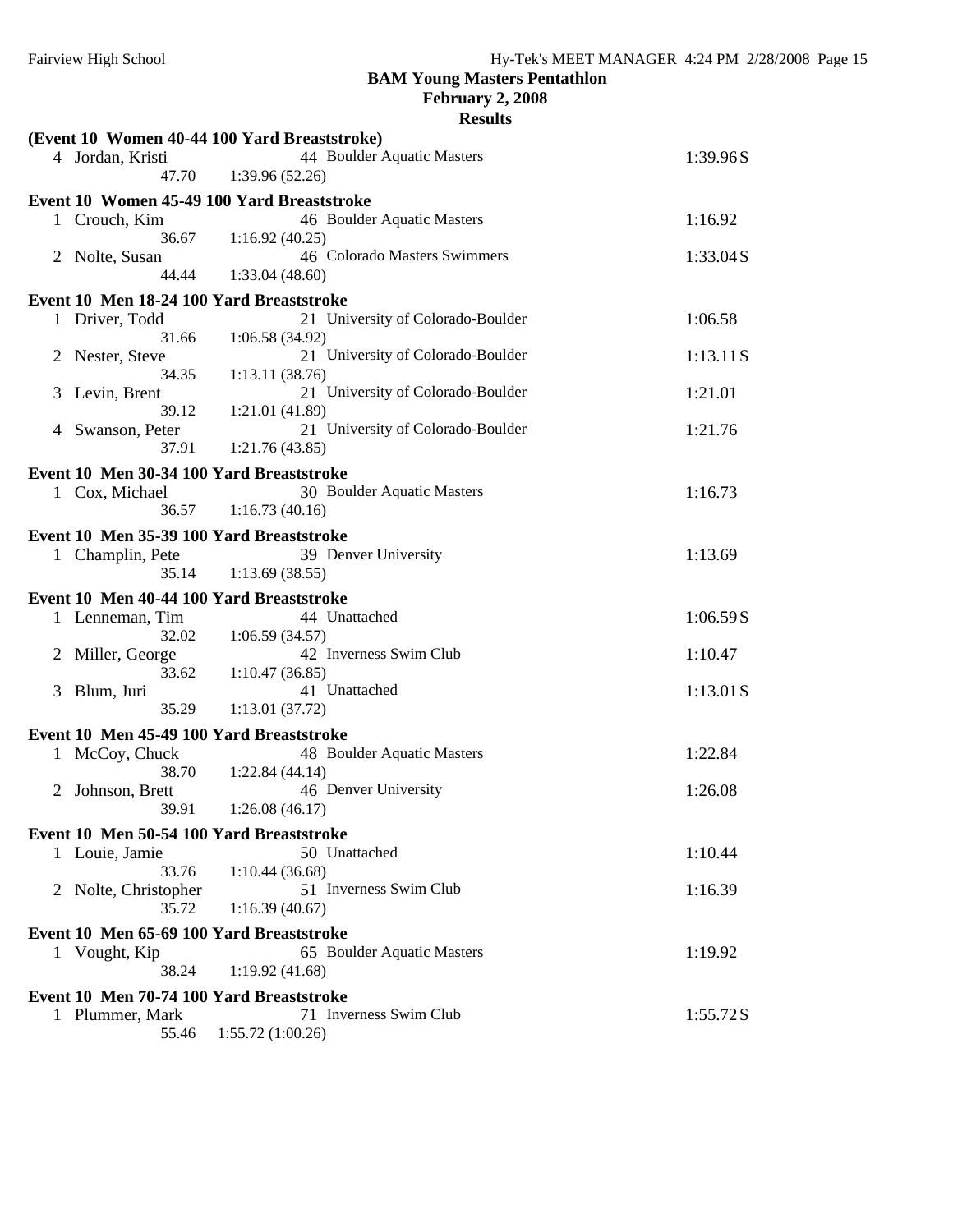**February 2, 2008**

|               | Event 11 Women 18-24 50 Yard Butterfly |                                   |         |
|---------------|----------------------------------------|-----------------------------------|---------|
|               | 1 Klane, Katie                         | 21 University of Colorado-Boulder | 29.77   |
| 2             | Scott, Ashley                          | 21 University of Colorado-Boulder | 30.39S  |
| 3             | Clemens, Sarah                         | 21 University of Colorado-Boulder | 32.31 S |
| 4             | Bodenhaner, Hannah                     | 21 University of Colorado-Boulder | 32.53S  |
| 5             | Bland, Dori                            | 21 University of Colorado-Boulder | 32.54S  |
| 6             | Little, Claire                         | 21 University of Colorado-Boulder | 33.19S  |
| 7             | Hesterberg, Lisa                       | 21 Colorado Masters Swimmers      | 35.91 S |
| 8             | Clemens, Stephanie                     | 21 University of Colorado-Boulder | 36.03S  |
| 9             | Spangler, Lindsay                      | 21 University of Colorado-Boulder | 36.79S  |
|               | Event 11 Women 25-29 50 Yard Butterfly |                                   |         |
|               | 1 Linke, Lyndsey                       | 27 Fort Collins Club              | 26.89S  |
|               | 2 Bankovich, Bethany                   | 25 Boulder Aquatic Masters        | 29.50S  |
|               | 3 Marschner, Marie                     | 29 Thornton                       | 31.96S  |
|               | 4 Sukovich, Ellen                      | 28 Unattached                     | 32.62S  |
|               | Event 11 Women 30-34 50 Yard Butterfly |                                   |         |
|               | 1 Early, Becky                         | 34 Boulder Aquatic Masters        | 30.46S  |
|               | 2 Melrose, Heather                     | 34 Thornton                       | 39.76S  |
|               | 3 Rawsky, Melissa                      | 32 Bee Gees                       | 36.55S  |
|               | Event 11 Women 35-39 50 Yard Butterfly |                                   |         |
|               | 1 Martinez, Teresa                     | 38 Boulder Aquatic Masters        | 35.99S  |
|               | 2 Atkins, Julia                        | 37 Boulder Aquatic Masters        | 37.28S  |
|               | Event 11 Women 40-44 50 Yard Butterfly |                                   |         |
|               | 1 Riner, Betsey                        | 40 Boulder Aquatic Masters        | 32.82S  |
|               | 2 Lahnert, Laurie                      | 44 Unattached                     | 40.44S  |
|               |                                        |                                   |         |
|               | Event 11 Women 45-49 50 Yard Butterfly |                                   |         |
|               | 1 Roane, Dayna                         | 48 Boulder Aquatic Masters        | 30.88S  |
| 2             | Liska, Laura                           | 48 Inverness Swim Club            | 35.31 S |
| 4             | Bielak, Amelia                         | 46 Boulder Aquatic Masters        | 38.54S  |
| 5             | Fletcher, Lynne                        | 47 Inverness Swim Club            | 38.59S  |
| 6             | Craft, Carol                           | 45 Thornton                       | 43.25   |
|               | Sortwell, Andrea                       | 46 Boulder Aquatic Masters        | 50.22S  |
|               | Event 11 Women 50-54 50 Yard Butterfly |                                   |         |
|               | Rosener, Karen                         | 54 Fort Collins Club              | 31.37   |
| 2             | Pyle, Rebecca                          | 52 Colorado Masters Swimmers      | 34.71   |
|               | Zender, Julie                          | 50 Boulder Aquatic Masters        | 37.06S  |
| 4             | Garvin, Fiona                          | 51 Boulder Aquatic Masters        | 38.10S  |
|               | Event 11 Women 60-64 50 Yard Butterfly |                                   |         |
|               | 1 Prall, Winifred                      | 60 Denver University              | 46.77S  |
|               | Event 11 Men 18-24 50 Yard Butterfly   |                                   |         |
| 1             | Urich, Steven                          | 21 University of Colorado-Boulder | 25.40S  |
| 2             | Ko, Scott                              | 24 University of Colorado-Boulder | 26.96S  |
| 3             | Driver, Todd                           | 21 University of Colorado-Boulder | 28.99S  |
| 4             | Boylan, Patrick                        | 19 University of Colorado-Boulder | 29.45S  |
| $\mathcal{L}$ | Reed, Nate                             | 21 University of Colorado-Boulder | 30.41 S |
| 6             | Briggs, David                          | 21 University of Colorado-Boulder | 31.04S  |
|               | Alexander, Eric                        | 21 University of Colorado-Boulder | 31.39S  |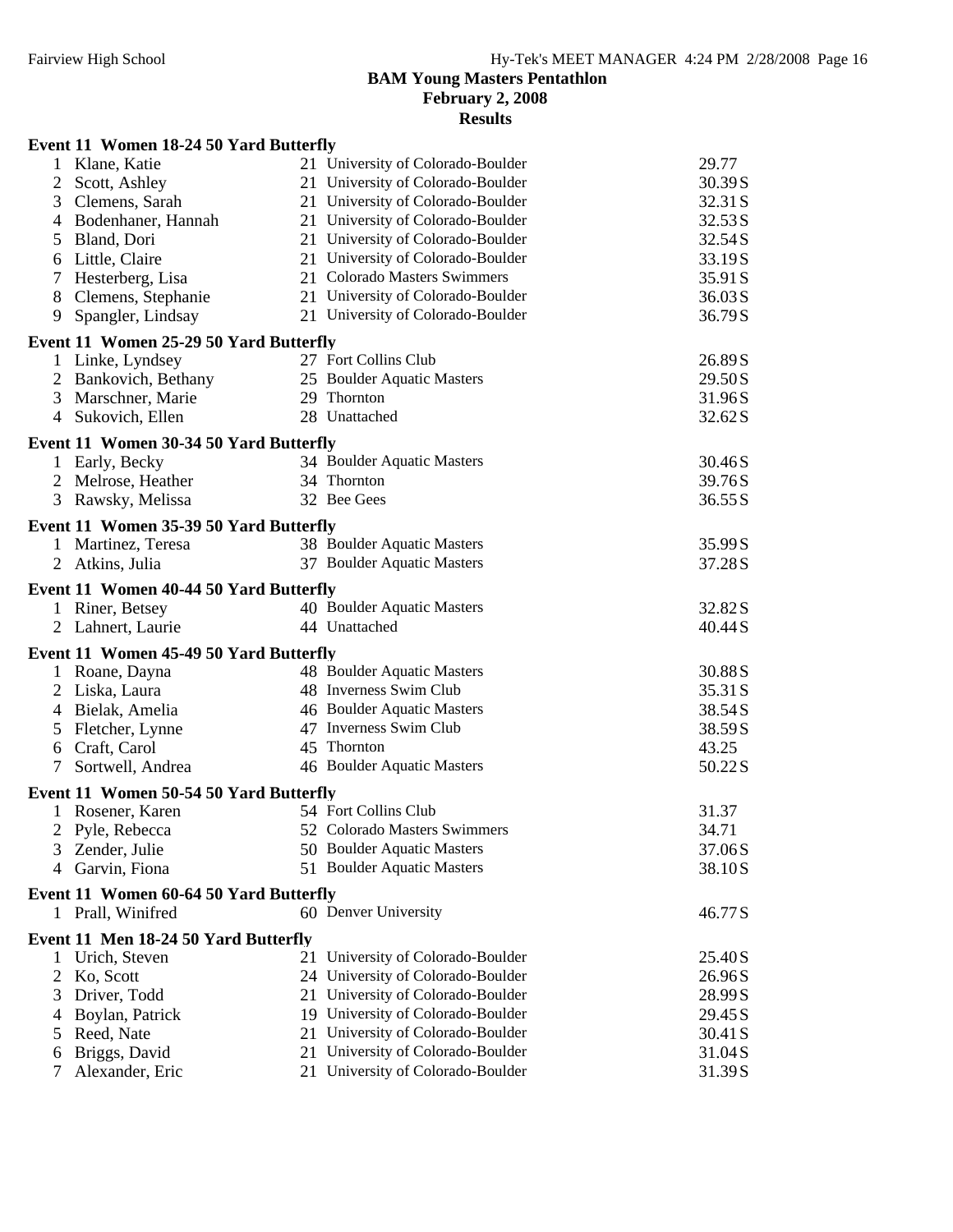**February 2, 2008**

|                                         | Event 11 Men 25-29 50 Yard Butterfly                     |                |                                   |            |  |  |  |  |
|-----------------------------------------|----------------------------------------------------------|----------------|-----------------------------------|------------|--|--|--|--|
|                                         | 1 Long, Todd                                             |                | 25 Boulder Aquatic Masters        | 27.08S     |  |  |  |  |
|                                         | Event 11 Men 30-34 50 Yard Butterfly                     |                |                                   |            |  |  |  |  |
|                                         | 1 O'Sullivan, Chris                                      |                | 32 Denver University              | 25.72S     |  |  |  |  |
| 2                                       | Womg, Doug                                               |                | 32 Boulder Aquatic Masters        | 31.33S     |  |  |  |  |
| 3                                       | Dame, Jared                                              |                | 31 Loveland Masters               | 33.69S     |  |  |  |  |
|                                         | 4 Kempe, Andrea                                          |                | 34 Boulder Aquatic Masters        | 34.33S     |  |  |  |  |
|                                         | Event 11 Men 35-39 50 Yard Butterfly                     |                |                                   |            |  |  |  |  |
|                                         | Granger, Brian                                           |                | 35 Boulder Aquatic Masters        | 26.39S     |  |  |  |  |
| 2                                       | Clark, Cary                                              |                | 39 Boulder Aquatic Masters        | 30.57      |  |  |  |  |
| 3                                       | Sarche, Jon                                              |                | 39 University of Colorado-Boulder | 34.44      |  |  |  |  |
|                                         | Event 11 Men 40-44 50 Yard Butterfly                     |                |                                   |            |  |  |  |  |
|                                         | Stewart, Karl                                            |                | 42 Loveland Masters               | 27.31 S    |  |  |  |  |
| 2                                       | Bartuska, Jim                                            |                | 40 Foothills Swim Club            | 28.76S     |  |  |  |  |
| 3                                       | Pins, Michael                                            |                | 42 Boulder Aquatic Masters        | 29.41 S    |  |  |  |  |
| 4                                       | Shannon, Brian                                           |                | 40 Thornton                       | 30.07S     |  |  |  |  |
| 5                                       | Mica, Roman                                              |                | 44 Unattached                     | 43.35S     |  |  |  |  |
|                                         | Event 11 Men 45-49 50 Yard Butterfly                     |                |                                   |            |  |  |  |  |
|                                         | 1 Johnston, Mark                                         |                | 47 Swim Dogs                      | 26.50S     |  |  |  |  |
|                                         | 2 Wells, Reed                                            |                | 46 Inverness Swim Club            | 27.94S     |  |  |  |  |
|                                         | 3 O'Keefe, John                                          |                | 46 Bee Gees                       | 35.47S     |  |  |  |  |
|                                         | 4 Caseria, Rob                                           |                | 47 Unattached                     | 37.66      |  |  |  |  |
|                                         | 5 Cattles, Steve                                         |                | 46 Boulder Aquatic Masters        | 1:05.21 S  |  |  |  |  |
|                                         | Event 11 Men 50-54 50 Yard Butterfly                     |                |                                   |            |  |  |  |  |
|                                         | 1 Hess, Richard                                          |                | 53 Bee Gees                       | 26.74S     |  |  |  |  |
|                                         | 2 Boysen, Eric                                           |                | 50 Boulder Aquatic Masters        | 30.23S     |  |  |  |  |
|                                         | Event 11 Men 55-59 50 Yard Butterfly                     |                |                                   |            |  |  |  |  |
|                                         | 1 Netting, Rob                                           |                | 58 Denver University              | 39.56S     |  |  |  |  |
|                                         | --- Vogler, Ken                                          |                | 56 Boulder Aquatic Masters        | <b>DQS</b> |  |  |  |  |
|                                         | Event 11 Men 60-64 50 Yard Butterfly                     |                |                                   |            |  |  |  |  |
|                                         | 1 Abrahams, Richard                                      |                | 62 Unattached                     | 26.37      |  |  |  |  |
|                                         | 2 Townsend, Cecil                                        |                | 60 Pueblo Pool Hardies            | 33.54S     |  |  |  |  |
|                                         | 3 Carney, Kent                                           |                | 60 Evergreen SwimClub             | 33.81 S    |  |  |  |  |
|                                         | Event 11 Men 65-69 50 Yard Butterfly                     |                |                                   |            |  |  |  |  |
|                                         | 1 Vought, Kip                                            |                | 65 Boulder Aquatic Masters        | 32.55 S    |  |  |  |  |
|                                         |                                                          |                |                                   |            |  |  |  |  |
| 1                                       | Event 12 Women 18-24 100 Yard Freestyle<br>Culver, Dyani |                | 21 University of Colorado-Boulder | 1:05.46S   |  |  |  |  |
|                                         | 30.83                                                    | 1:05.46(34.63) |                                   |            |  |  |  |  |
| 2                                       | Bladow, Taylor                                           |                | 21 University of Colorado-Boulder | 1:11.62    |  |  |  |  |
|                                         | 34.22                                                    | 1:11.62(37.40) |                                   |            |  |  |  |  |
| 3                                       | Bleidt, Taylor                                           |                | 21 University of Colorado-Boulder | 1:11.83S   |  |  |  |  |
|                                         | 34.20                                                    | 1:11.83(37.63) |                                   |            |  |  |  |  |
| Event 12 Women 25-29 100 Yard Freestyle |                                                          |                |                                   |            |  |  |  |  |
|                                         | 1 Linke, Lyndsey                                         |                | 27 Fort Collins Club              | 57.32      |  |  |  |  |
|                                         | 27.96                                                    | 57.32 (29.36)  |                                   |            |  |  |  |  |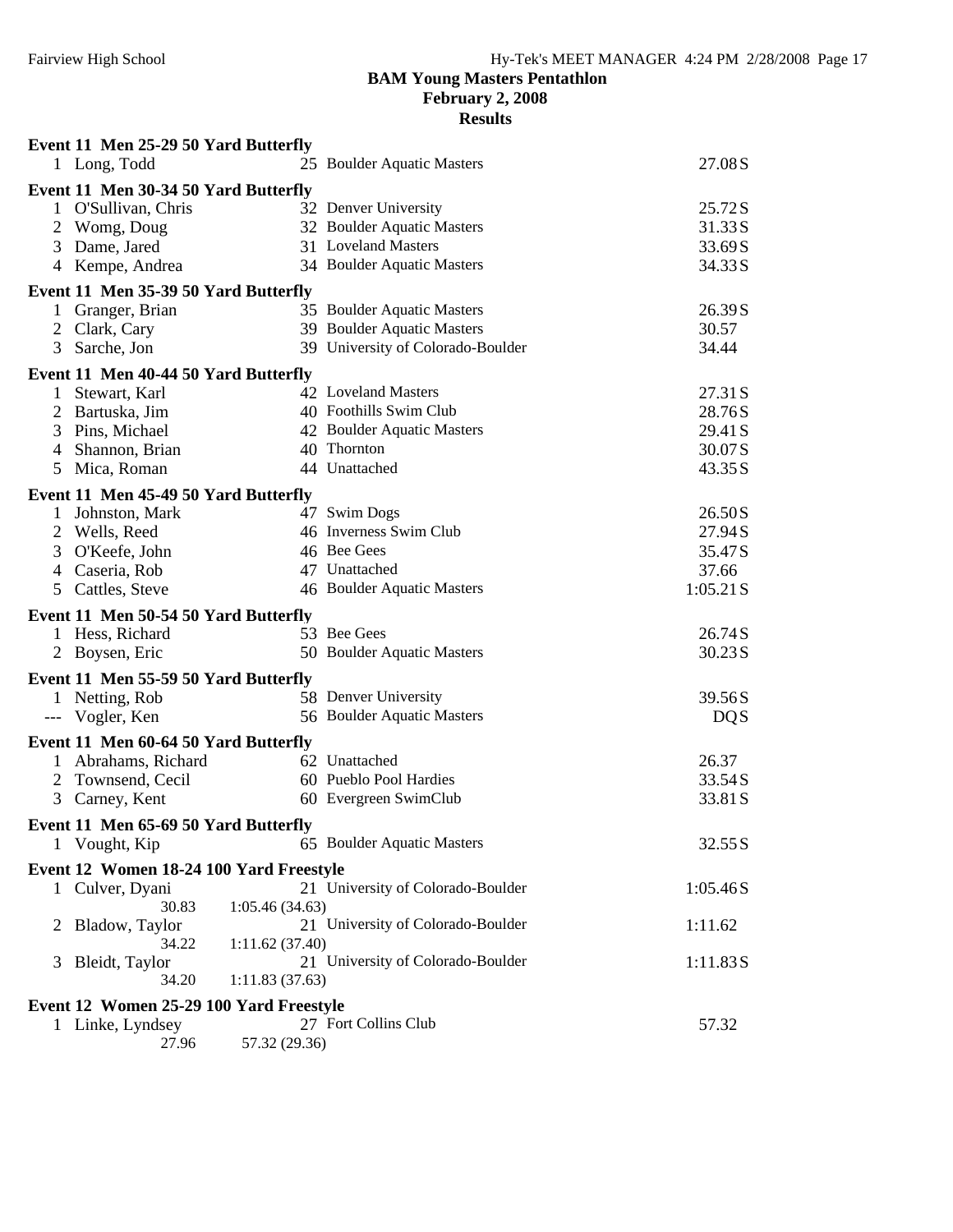**February 2, 2008**

| Event 12 Women 35-39 100 Yard Freestyle |                                         |                                              |          |  |  |  |  |
|-----------------------------------------|-----------------------------------------|----------------------------------------------|----------|--|--|--|--|
|                                         | 1 McKay-Smith, Kristen<br>32.99         | 35 Boulder Aquatic Masters<br>1:08.80(35.81) | 1:08.80S |  |  |  |  |
|                                         | Event 12 Women 40-44 100 Yard Freestyle |                                              |          |  |  |  |  |
|                                         | 1 Frost, Cindy<br>32.69                 | 44 Fort Collins Club<br>1:08.37(35.68)       | 1:08.37S |  |  |  |  |
| $\mathbf{2}^-$                          | Jordan, Kristi<br>37.22                 | 44 Boulder Aquatic Masters<br>1:17.89(40.67) | 1:17.89S |  |  |  |  |
|                                         |                                         |                                              |          |  |  |  |  |
|                                         | Event 12 Women 45-49 100 Yard Freestyle |                                              |          |  |  |  |  |
|                                         | 1 Crouch, Kim                           | 46 Boulder Aquatic Masters                   | 1:01.30  |  |  |  |  |
|                                         | 29.31                                   | 1:01.30(31.99)                               |          |  |  |  |  |
|                                         | 2 Madore, Laurie                        | 46 Denver University                         | 1:15.82  |  |  |  |  |
|                                         | 35.72                                   | 1:15.82(40.10)                               |          |  |  |  |  |
|                                         | Event 12 Women 65-69 100 Yard Freestyle |                                              |          |  |  |  |  |
|                                         | 1 Zentgraf, Karen                       | 66 Fort Collins Club                         | 1:38.53  |  |  |  |  |
|                                         | 48.19                                   | 1:38.53(50.34)                               |          |  |  |  |  |
|                                         |                                         |                                              |          |  |  |  |  |
|                                         | Event 12 Men 18-24 100 Yard Freestyle   |                                              |          |  |  |  |  |
|                                         | 1 Nester, Steve                         | 21 University of Colorado-Boulder            | 51.43    |  |  |  |  |
|                                         | 24.97                                   | 51.43 (26.46)                                |          |  |  |  |  |
|                                         | Swanson, Peter                          | 21 University of Colorado-Boulder            | 54.07    |  |  |  |  |
|                                         | 25.32                                   | 54.07 (28.75)                                |          |  |  |  |  |
| 3                                       | Levin, Brent                            | 21 University of Colorado-Boulder            | 56.02S   |  |  |  |  |
|                                         | 27.90                                   | 56.02 (28.12)                                |          |  |  |  |  |
|                                         |                                         |                                              |          |  |  |  |  |
|                                         | Event 12 Men 30-34 100 Yard Freestyle   |                                              |          |  |  |  |  |
|                                         | 1 Cox, Michael                          | 30 Boulder Aquatic Masters                   | 59.54    |  |  |  |  |
|                                         | 28.33                                   | 59.54 (31.21)                                |          |  |  |  |  |
|                                         | Event 12 Men 40-44 100 Yard Freestyle   |                                              |          |  |  |  |  |
|                                         | 1 Lenneman, Tim                         | 44 Unattached                                | 51.61S   |  |  |  |  |
|                                         | 25.61                                   | 51.61 (26.00)                                |          |  |  |  |  |
| 2                                       | Starek, Karel                           | 43 Unattached                                | 56.39    |  |  |  |  |
|                                         | 27.88                                   | 56.39 (28.51)                                |          |  |  |  |  |
| 3                                       |                                         | 42 Inverness Swim Club                       | 59.16    |  |  |  |  |
|                                         | Miller, George                          |                                              |          |  |  |  |  |
|                                         | 28.95                                   | 59.16 (30.21)                                |          |  |  |  |  |
| Event 12 Men 45-49 100 Yard Freestyle   |                                         |                                              |          |  |  |  |  |
|                                         | 1 Johnson, Brett                        | 46 Denver University                         | 58.25    |  |  |  |  |
|                                         | 27.53                                   | 58.25 (30.72)                                |          |  |  |  |  |
| 2                                       | McCoy, Chuck                            | 48 Boulder Aquatic Masters                   | 1:01.67  |  |  |  |  |
|                                         | 29.32                                   | 1:01.67(32.35)                               |          |  |  |  |  |
| 3                                       | O'Keefe, John                           | 46 Bee Gees                                  | 1:05.82S |  |  |  |  |
|                                         | 31.89                                   | 1:05.82(33.93)                               |          |  |  |  |  |
|                                         | Cattles, Steve                          | 46 Boulder Aquatic Masters                   | 1:38.09  |  |  |  |  |
| 4                                       |                                         |                                              |          |  |  |  |  |
| 43.06<br>1:38.09(55.03)                 |                                         |                                              |          |  |  |  |  |
| Event 12 Men 50-54 100 Yard Freestyle   |                                         |                                              |          |  |  |  |  |
|                                         | 1 Nolte, Christopher                    | 51 Inverness Swim Club                       | 56.52    |  |  |  |  |
|                                         | 27.75                                   | 56.52 (28.77)                                |          |  |  |  |  |
| 2                                       | Weinheimer, Andrew                      | 54 Boulder Aquatic Masters                   | 57.93    |  |  |  |  |
|                                         | 28.19                                   | 57.93 (29.74)                                |          |  |  |  |  |
| 3                                       | Benson, Stan                            | 54 Boulder Aquatic Masters                   | 1:03.18S |  |  |  |  |
|                                         | 30.49                                   | 1:03.18(32.69)                               |          |  |  |  |  |
|                                         |                                         |                                              |          |  |  |  |  |